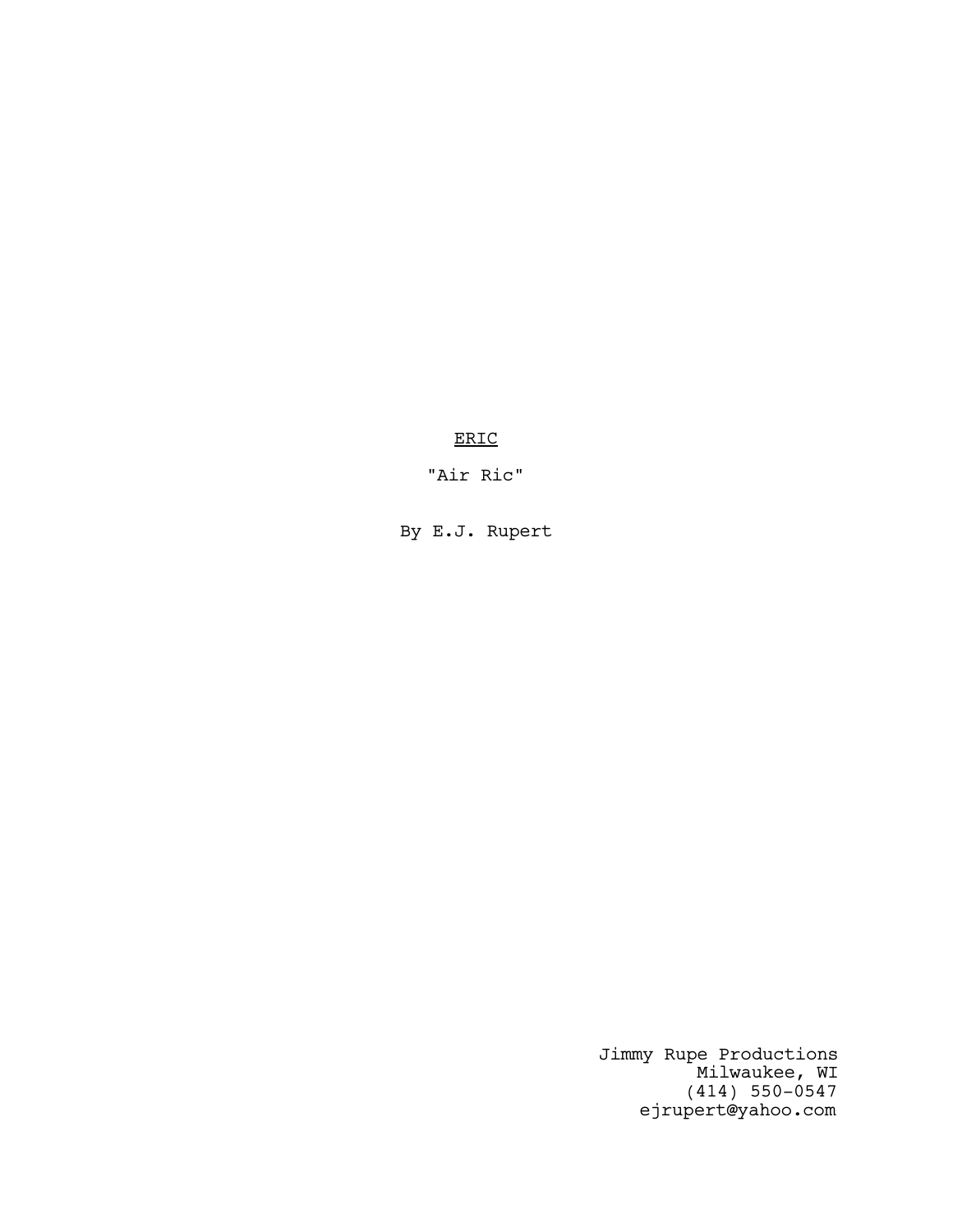EXT. NELSON HOUSE - GARAGE - DAY

MATT JAMES and his stepson, BILLY NELSON, are playing oneon-one basketball. They tough-talk back and forth. ERIC NELSON walks out near the garage. BONY, the family dog, and EDDIE, the family cat, walk with him.

ERIC

Matt, I told you that I would bring my algebra grade up to a "C". Here's my report card.

MATT (continues to play ball) Oh, that's good, son!

ERIC And you said that we could all go out to dinner, my choice.

MATT

(stops playing) Oh, okay. Start getting ready, then we'll clean up after this game.

BILLY (shoots and makes a basket) Which is almost over!

MATT

(to Billy) Hey, no fair!

Matt and Billy continue to play.

INT. NELSON HOUSE - KITCHEN - SAME

Eric enters the kitchen and walks past RHONDA NELSON-JAMES, his mother.

> RHONDA Hey, Eric, what's going on?

ERIC (places his report card on the kitchen table) The usual.

Eric exits. Rhonda looks at the report card and opens the kitchen door.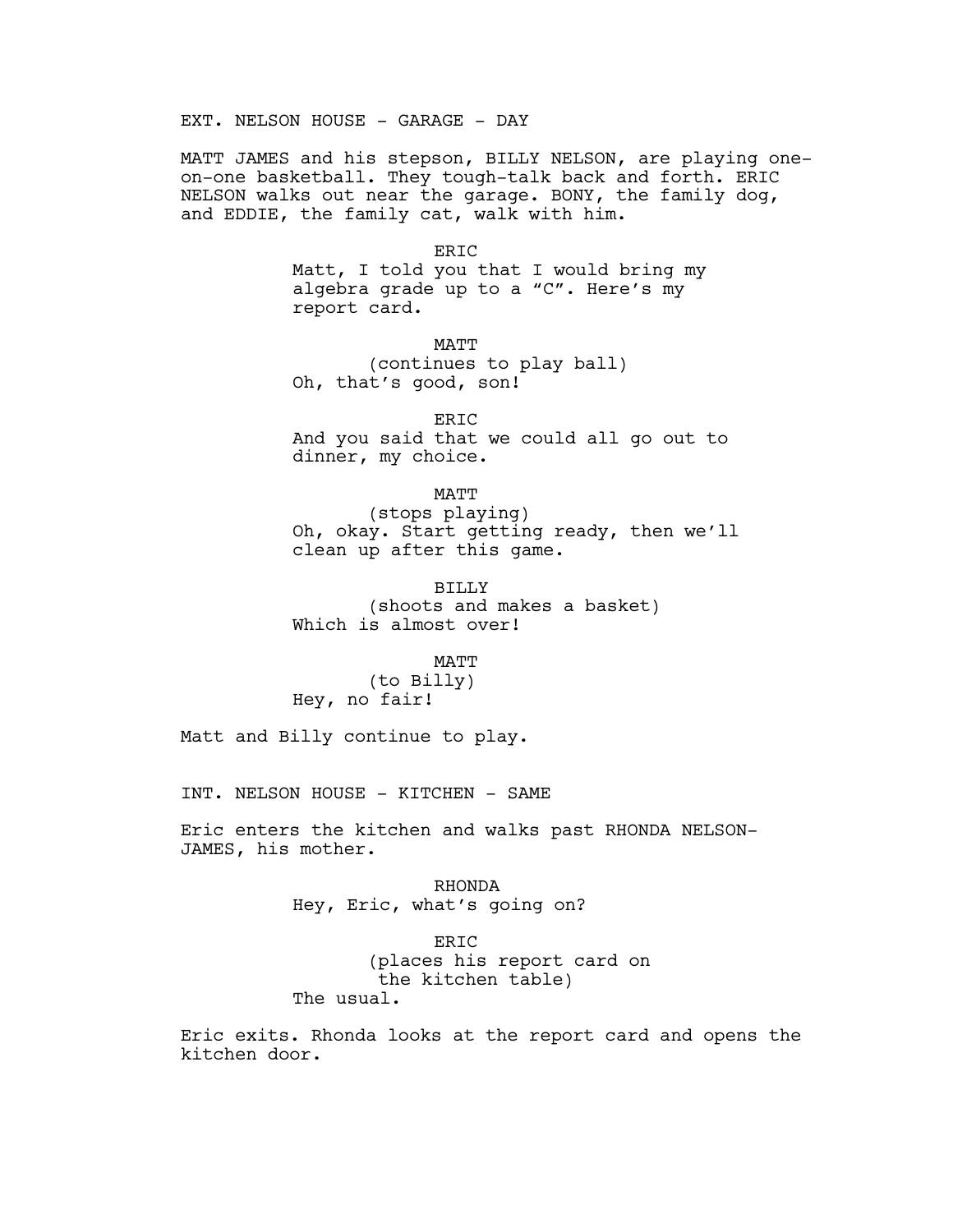RHONDA (calls out to Matt) Hey, "Giannis", can you come here, please?

MATT (enters the kitchen, panting) What's up, babe?

RHONDA Eric looked a little upset.

MATT

He's upset? I should be upset. He's happy that he got a "C"!

RHONDA

That's a good thing! For him, anyway.

MATT

Okay, but I told him that we would go out to eat.

### RHONDA

Just make sure that you take an interest in what Eric's doing, too, as well as Billy.

#### MATT

Oh, come on, me and Billy always have the one-on-one competition when he comes to town.

# RHONDA

Honey, please.

#### MATT

Alright, I hear you. But Eric needs to aim a little higher.

RHONDA Didn't you get "D's" in math?

MATT He doesn't need to know that.

# RHONDA

(smirks) And you barely graduated, right?

#### MATT

(exits the kitchen) Hey, the teacher didn't like me because I was black!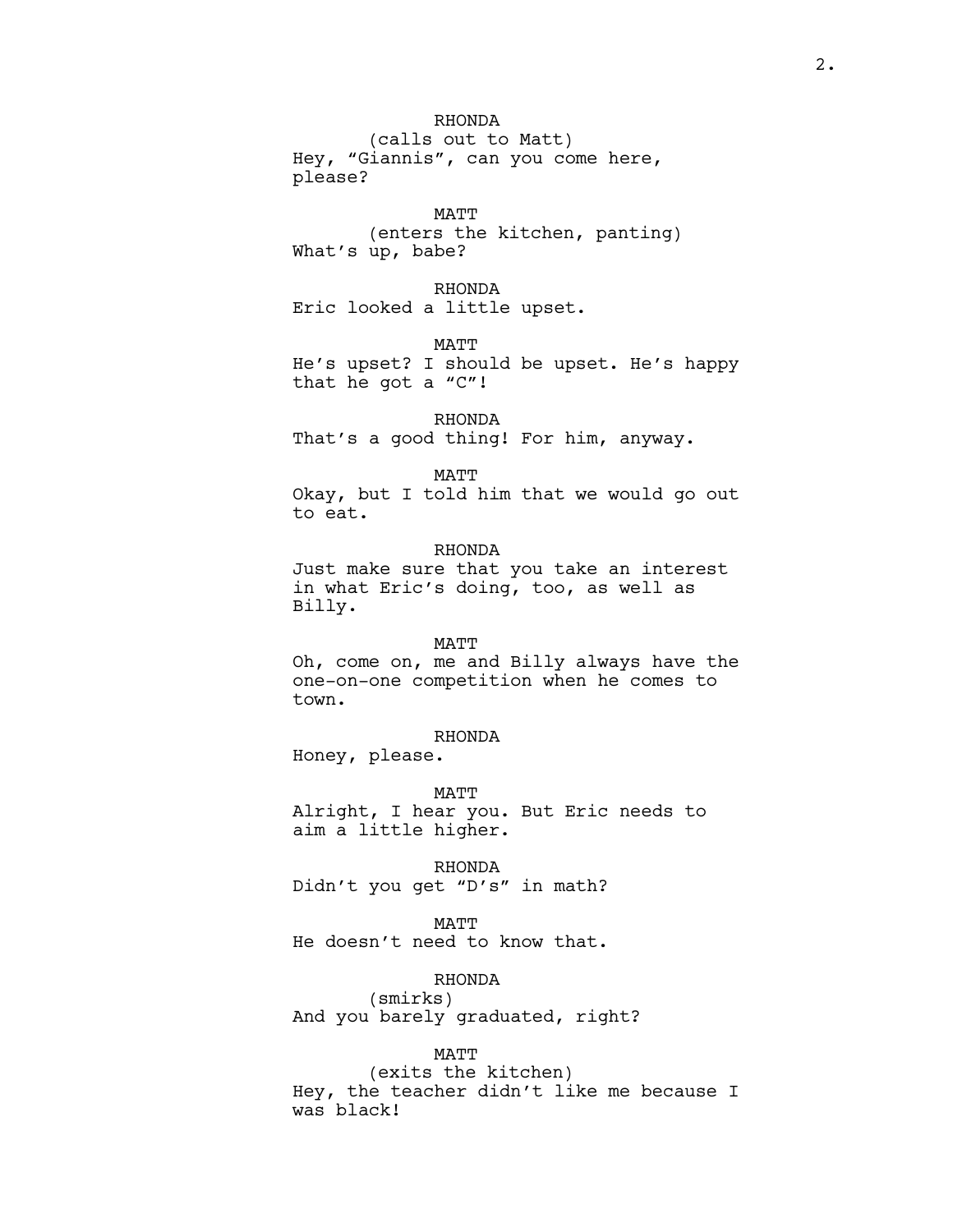### RHONDA But wasn't she Puerto Rican?

Matt grunts off-screen.

INT. NELSON HOUSE - ERIC'S BEDROOM - MOMENTS LATER

Eric sits on the edge of his bed. Billy gets dressed in the bathroom with the door open.

BILLY

I'm up 4 to 3 on Matt!

ERIC You guys don't have to hoop every single time you come back from college.

BILLY Aw, you're just mad 'cuz you can't hoop.

ERIC I can too hoop!

BILLY (exits the bathroom) Yeah, right!

ERIC Can't be too hard if you can do it!

BILLY Don't kid yourself, Eric. Basketball ain't for everybody.

EXT. NELSON HOUSE - GARAGE - SAME

Eddie dons a jumpsuit and a sweatband. He dribbles a basketball and shoots it towards the hoop. The ball goes on top of the garage. WHISKERS the mouse and his brother, FRISKERS, take the ball and switch it with a lit bomb decorated as a basketball. They toss the ball back to Eddie.

SFX: Flame on the bomb SPARKLING.

Eddie bounces the "ball" and prepares to shoot it. He notices the sparkling flame and opens his eyes wide.

SFX: The bomb EXPLODES!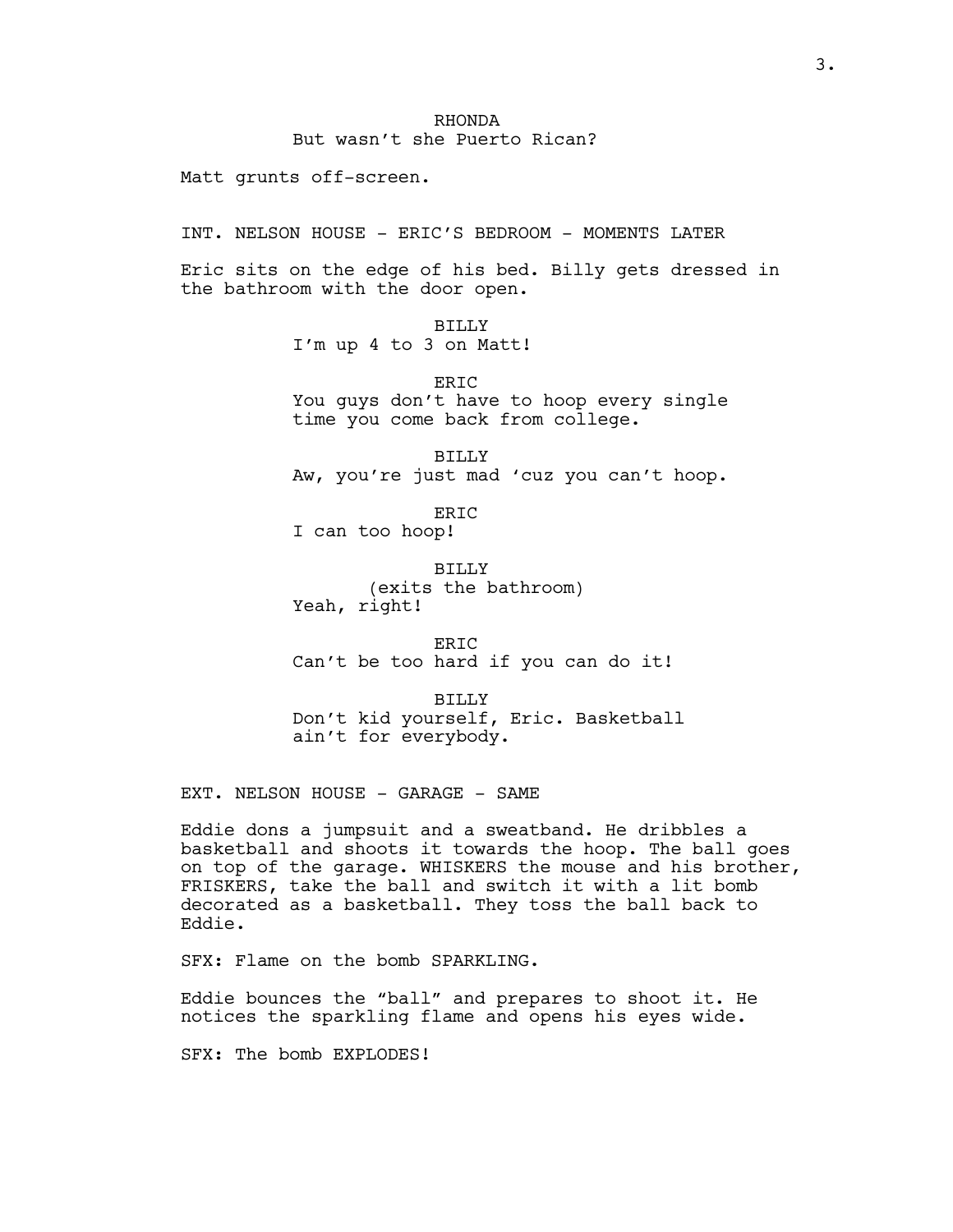Eddie is an ashy mess and trickles down to the ground. The mice roll on the ground laughing. Bony, the director, makes a call overhead.

BONY (O.S.)

Cut!

Bony and the mice run up to Eddie, who is still on the ground.

WHISKERS

Is he dead?

FRISKERS How many lives does he have left?

BONY Can't take that risk. Bring the other guy in.

EXT. NELSON HOUSE - GARAGE - MOMENTS LATER

Another cat wears a jumpsuit and bounces a basketball. An ANNOUNCER begins to speak.

> ANNOUNCER (O.S.) The part of Eddie the Cat will now be played by Marcus the Cat.

Whiskers and Friskers lightly unscrew the hoop from the garage. Marcus drives to the hoop and dunks the ball. The hoops comes down with him, and they both crash to the ground.

SFX: Glass SHATTERS!

BONY (O.S.)

Cut!

Bony and the mice run to Marcus, who is now a pile of debris.

> BONY (CONT'D) (calls out) Bring Eddie back!

Eddie, bandaged up, walks with a cane and approaches them.

> EDDIE Oh, look who came crawling back.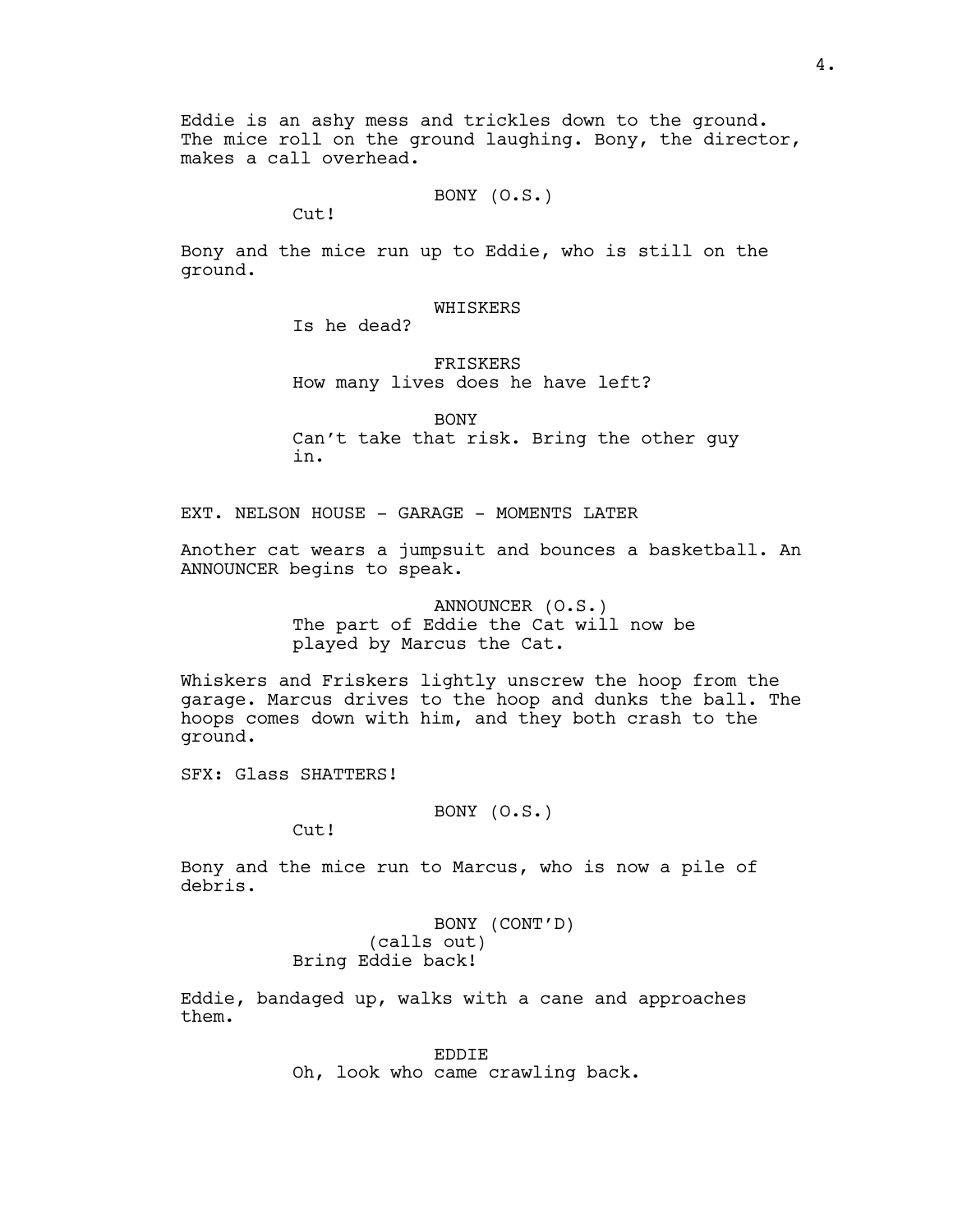### BONY Just get ready.

EXT. NELSON HOUSE - GARAGE - MOMENTS LATER

ANNOUNCER (O.S.) The part of Eddie the Cat will once again be played by Eddie the Cat.

Eddie dribbles the basketball near the hoop and prepares for a layup. Whiskers and Friskers both wear referee jerseys. Whiskers blows a whistle.

SFX: The whistle TWEETS!

Eddie trips over his feet, and crashes into the trash cans.

SFX: CRASH!

Eddie holds up a sign from the mess.

INSERT - THE SIGN, WHICH READS:

"Five years until retirement"

INT. SCHOOL - GYM - DAY

Eric and other male students play basketball. A kid passes the ball to Eric. He runs with the ball. COACH SUGGS, the gym teacher, yells.

> COACH SUGGS Stop! Nelson, you're traveling!

ERIC Traveling where?

INT. SCHOOL - GYM - DAY - MOMENTS LATER

JACOB JACKSON, a white teen, dribbles the ball. Eric tries to steal the ball from him.

> **JACOB** Nelson, what the hell?! You're on my team!

Other students laugh.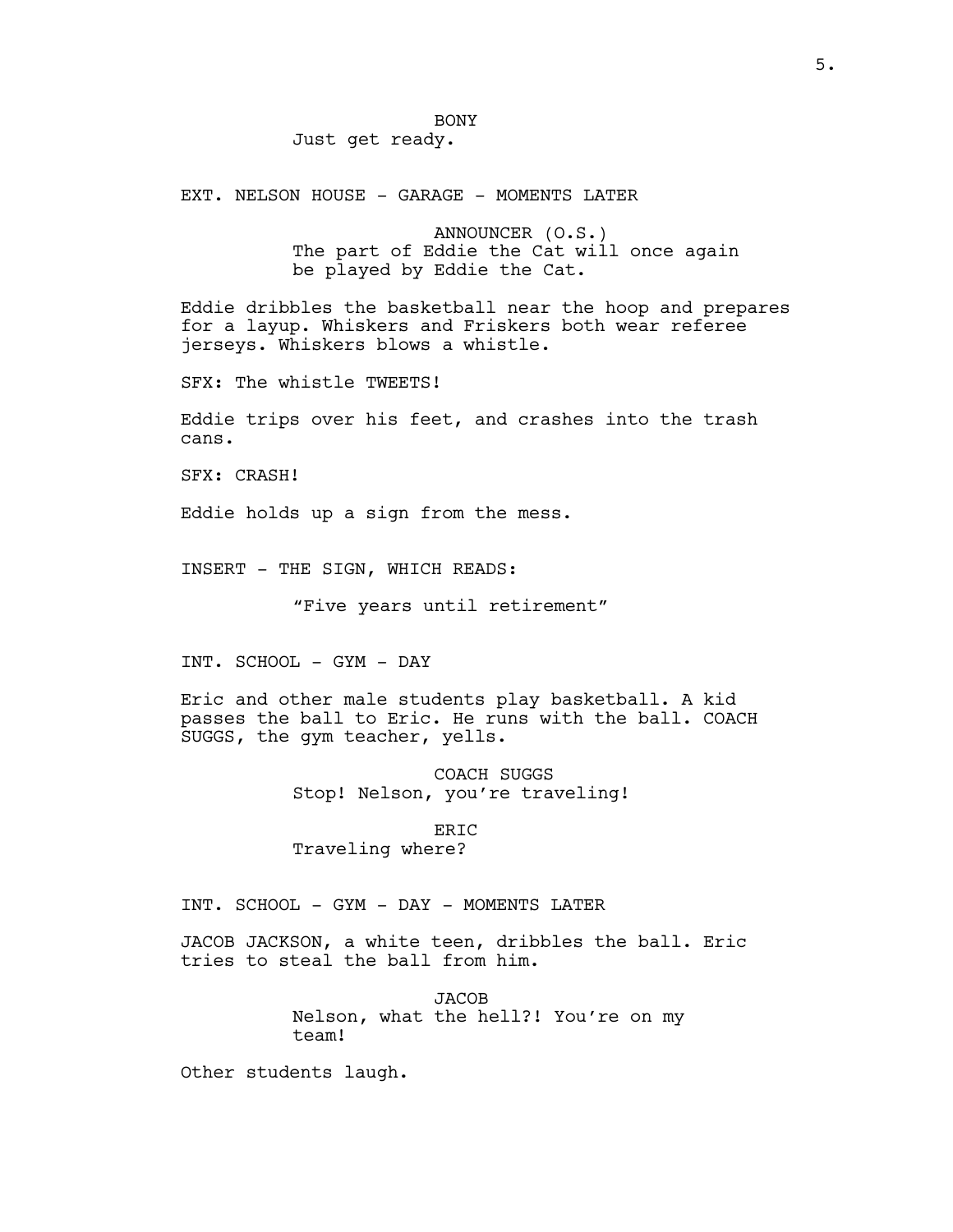ER<sub>IC</sub> Oh yeah. Well, shouldn't we wear different jerseys or something?

JACOB Yeah, in the NBA!

COACH SUGGS

Nelson does have a point, class. Which leads me to say that tryouts for the basketball team is over there. Write your name down.

### ERIC

Tryouts, eh?

Eric walks to the tryout listing.

COACH SUGGS Well, I didn't necessarily mean you, but okay...

ERIC (to Jacob in passing) Keep your little game. I'm trying out for the team!

JACOB (to another student) Another stereotype debunked. (calls out) Bring the ball in!

A student off-screen throws the ball to Jacob, but it slips out of his hands and rolls to the opposite side of the gym, where female students play basketball. SHANA JONES, who stands at 5'10", sits on the bleachers with her legs crossed and files her nails. Two Gothic girls, KATHY and KEISHA, both 15, don all black and sit near her. The ball rolls to Shana.

> JACOB (CONT'D) (to Shana) Hey, beanpole! Little help!

Shana takes the ball throws it to Jacob.

SHANA (sotto voce) Jerk.

Jacob instantly passes the ball to a male student, who lays the ball into the basket. The team cheers.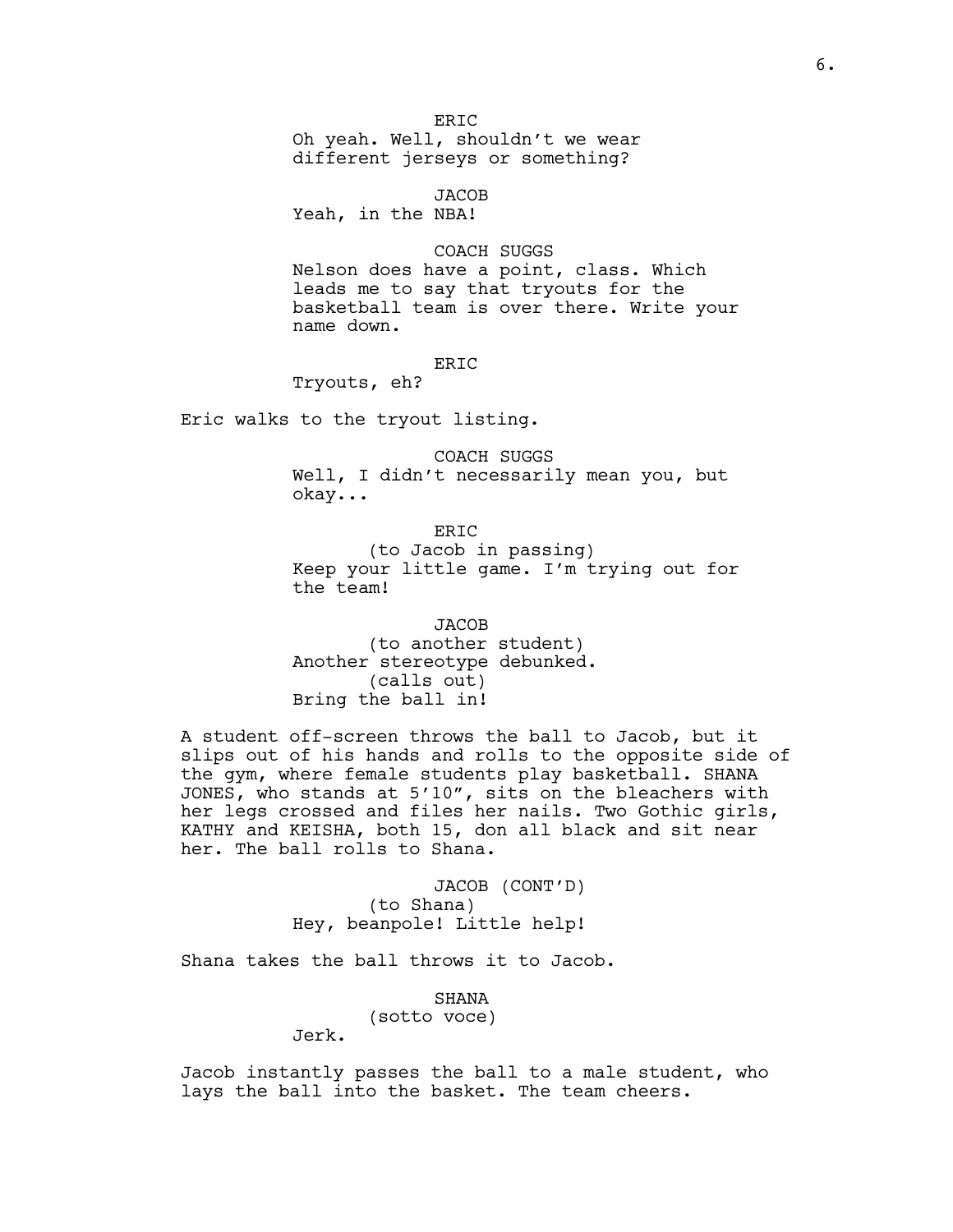### **JACOB**

(to Shana) Nice pass!

#### SHANA

Thanks, I guess!

CONNIE McDOWELL dribbles a basketball and prepares for a layup. Shana turns around and spots Connie. Shana raises her arms and blocks the ball that Connie still holds. Connie falls to the ground.

> SHANA (CONT'D) (helping Connie up) Oh, sorry, Connie!

CONNIE Don't be! Hey, why don't you go post?

#### SHANA

Post what?

**CONNIE** Stand near the basket and block. We need a center!

#### SHANA

We have a center. You know, that rec center next to the church that used to be a Church's.

#### CONNIE

Stand right there.

Connie directs Shana to the basket.

CONNIE (CONT'D) Now hold your hands up.

A girl pulls up for a jumper. She shoots, but Shana blocks the ball. The girls cheer. COACH MALDONADO, the female gym teacher, approaches Shana.

> COACH MALDONADO Oh my god! Jones, how would you like to try out for the girls' team?

SHANA What? No, I don't do sports.

### CONNIE

(to Shana) Well, it's gotta be better than hanging out with those losers.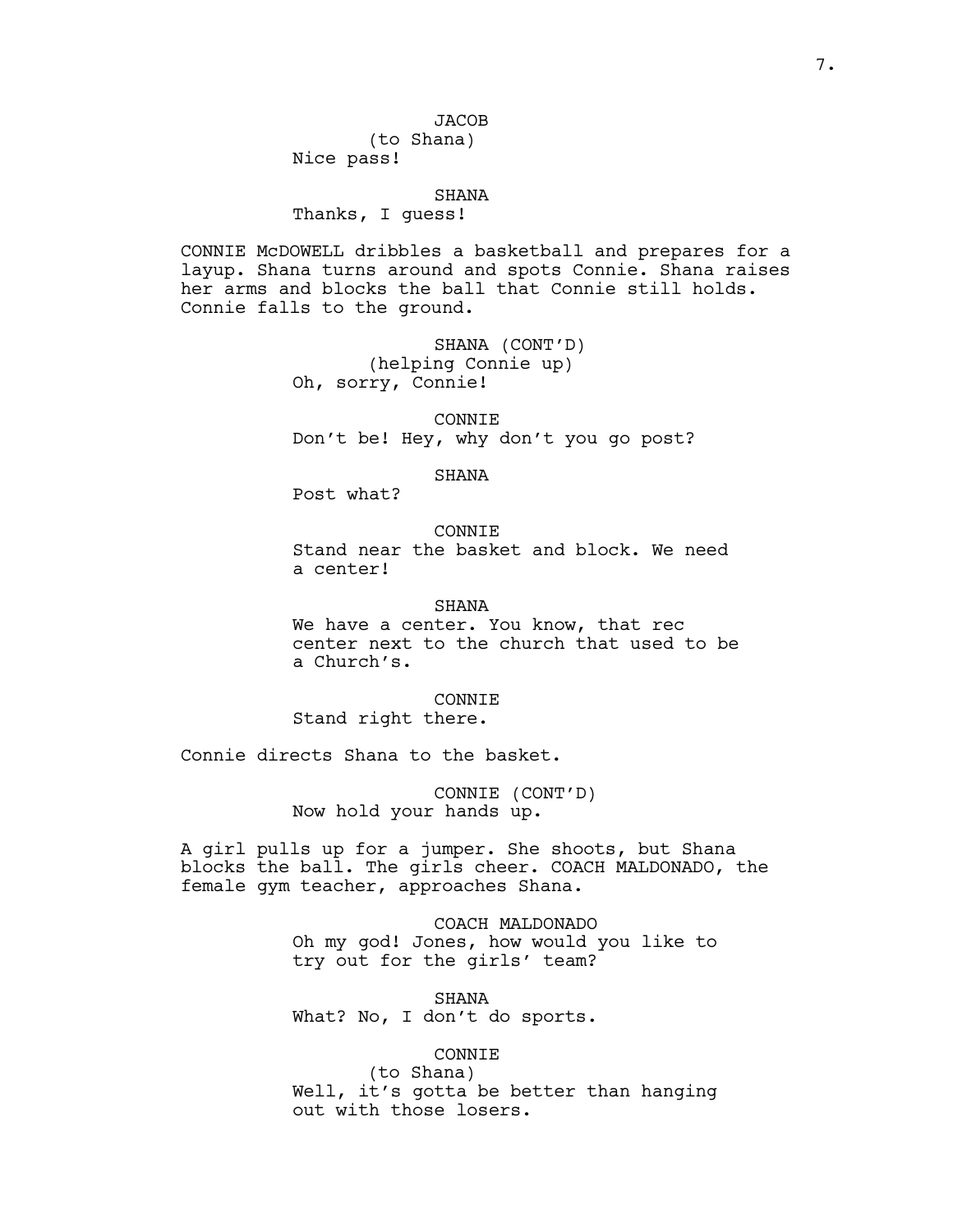Connie points to the Gothic girls.

KATHY (to Keisha) Is she talking about us?

#### KEISHA

Who cares?

KATHY Not me. Whatever.

### KEISHA

Whatever what?

SHANA No way, I could get hurt out here!

# COACH MALDONADO Don't worry. As long as you keep blocking like that, you won't have to lift a finger!

SHANA Well, not lifting a finger is what I do best! Let's do it!

Everyone around her clamors excitedly.

EXT. NELSON HOUSE - GARAGE - DAY

Eric dribbles a basketball. Billy stands to the side.

BILLY Basketball team? The ball's bigger than you! How you gonna join a team?

#### ERIC

Oh yeah? Watch this!

Eric takes the ball and runs up to the basketball hoop. He jumps in the air attempting to dunk. He is nowhere near the hoop, and he crashes onto the ground.

SFX: PLOP!

BILLY If you're done goofing off, me and Matt got a game to play.

Billy walks away.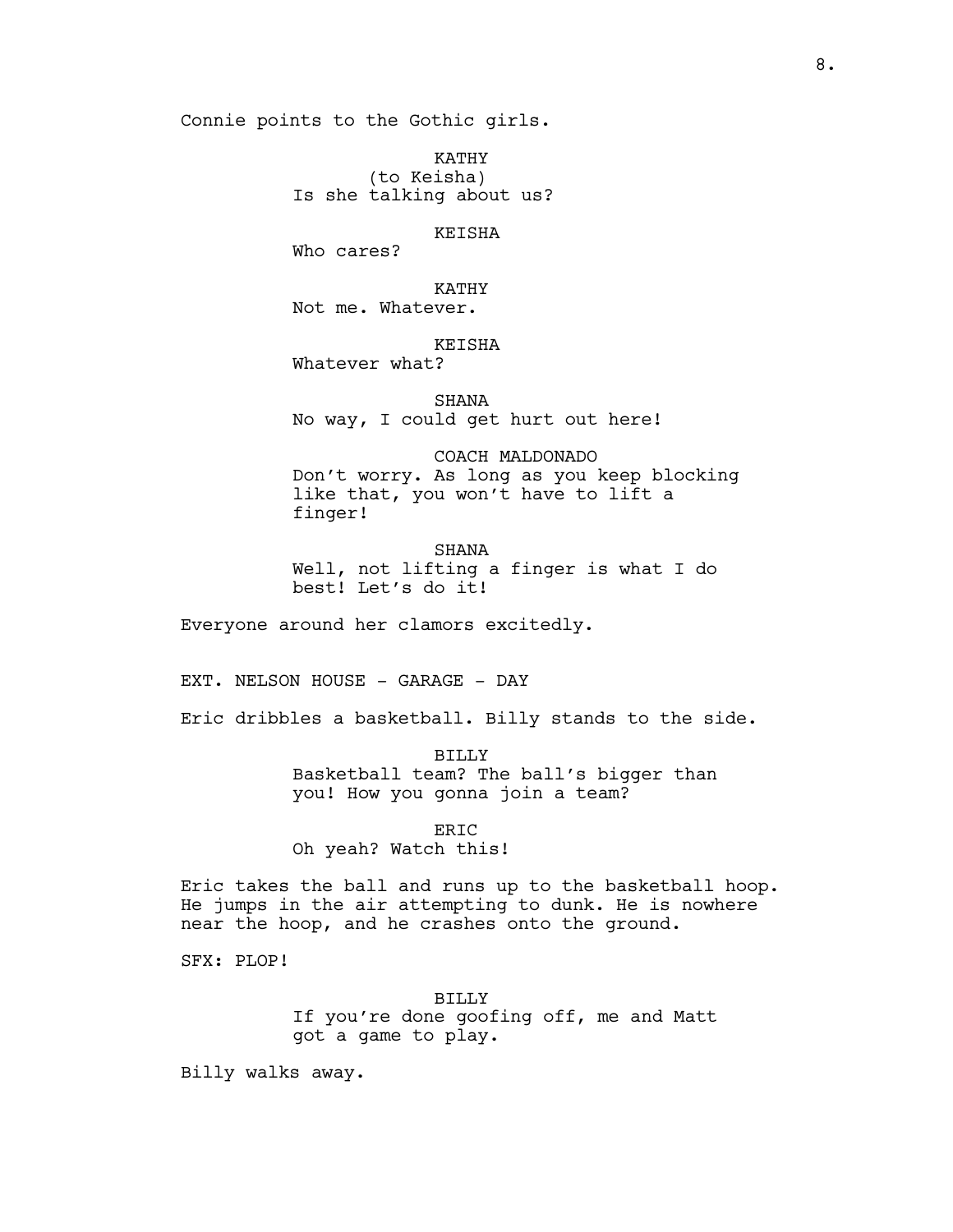ER<sub>IC</sub> (getting up) Hmmph. I'll show him. Ow. But first, I need to get in shape!

INT. INDOOR KITCHEN - MORNING

SFX: Background "Rocky"-esque MUSIC.

A glass sits on the counter. A hand cracks two eggs and puts the eggs in the glass. The hand lifts up the glass and pours it onto a skillet on the stove.

SFX: Music SUBSIDES.

Camera tilts up to reveal the hand is Billy's. He cooks the eggs. He turns his head and looks to the camera, appearing to break the fourth wall.

> BILLY Want some breakfast?

Camera zooms out to reveal that he is naked with his backside facing his roommate, RON TYSON, who stands by the open front door.

> RON (looks disgusted) anything ever again for as long as I live.

BILLY All of my clothes are in the wash.

RON Please, you just wanted a chance to walk around naked.

Billy pauses.

BILLY Yeah, I really did.

INT. SCHOOL - GYM - EVENING

The gym is filled with spectators watching a basketball game. Coach Suggs talks to his team.

> COACH SUGGS Alright, now does everyone remember their assignments?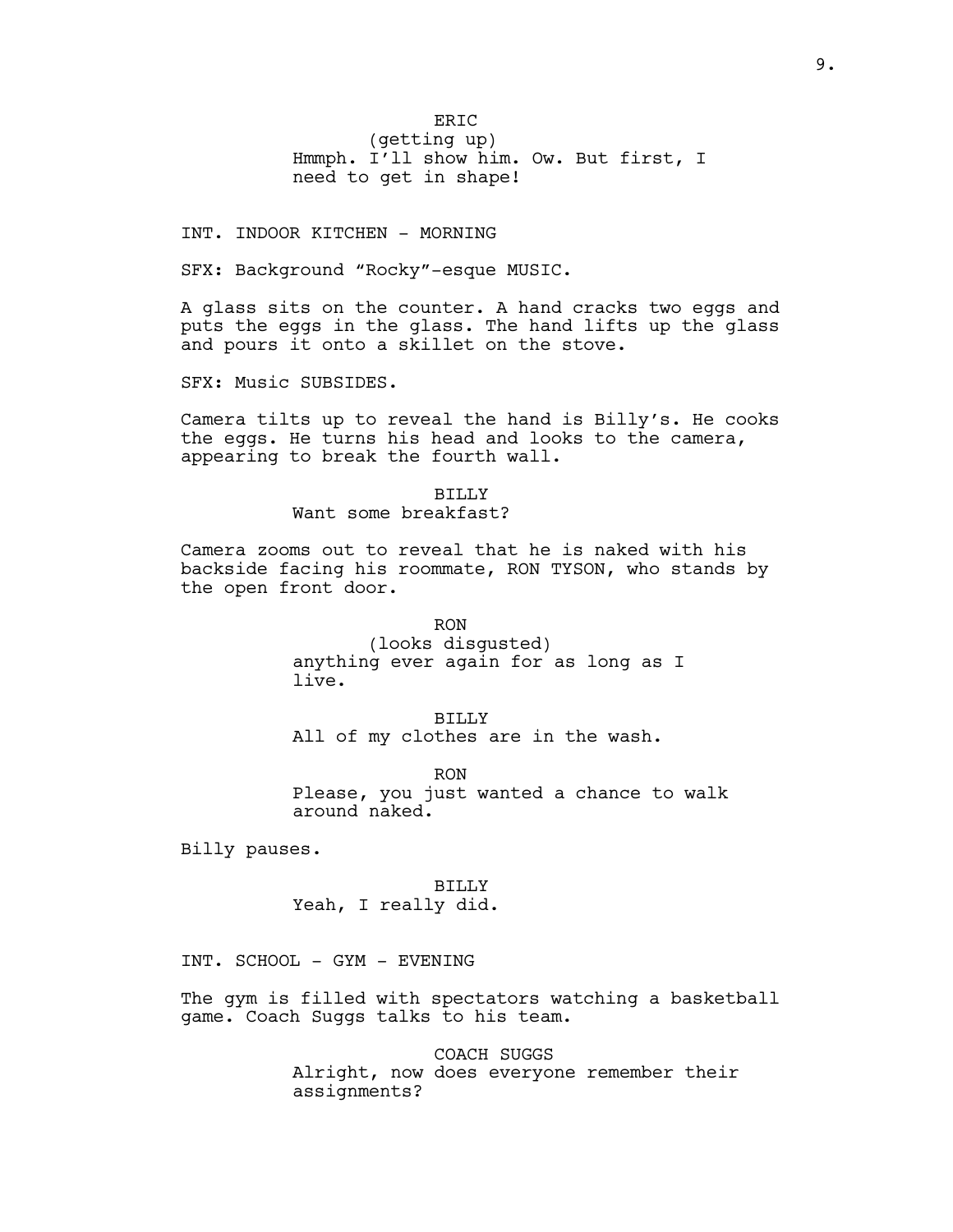ER<sub>IC</sub> Not me, Coach. What do I do?

COACH SUGGS (pointing away) For the moment, you wait on the bench.

Eric looks at the bench with the other basketball players. The bench stretches miles long. Eric walks to the end of it and sits next to ARNOLD ALLEN.

> ERIC Hey. What you in here for?

> ARNOLD Screwed up on a play. You?

ERIC Not cuttin' it, I guess. (turns to another teammate) How long you been here?

MALE PLAYER #1 A few weeks. I actually lost track.

ARNOLD Well, I learned to make the most of it.

He pulls out an iron and walks over to an ironing board with some clothes on it.

> ARNOLD (CONT'D) Anybody else need their stuff ironed?

ERIC No, my uniform is neat and tidy as it is.

INT. NELSON HOUSE - LIVING ROOM - EVENING

Matt and Rhonda sit and watch TV.

ON THE TV

The HOST of "Amateur Evening" interviews a MAN who wears a sweater vest and khakis.

> HOST So what are you gonna sing for us?

MAN A composition I wrote.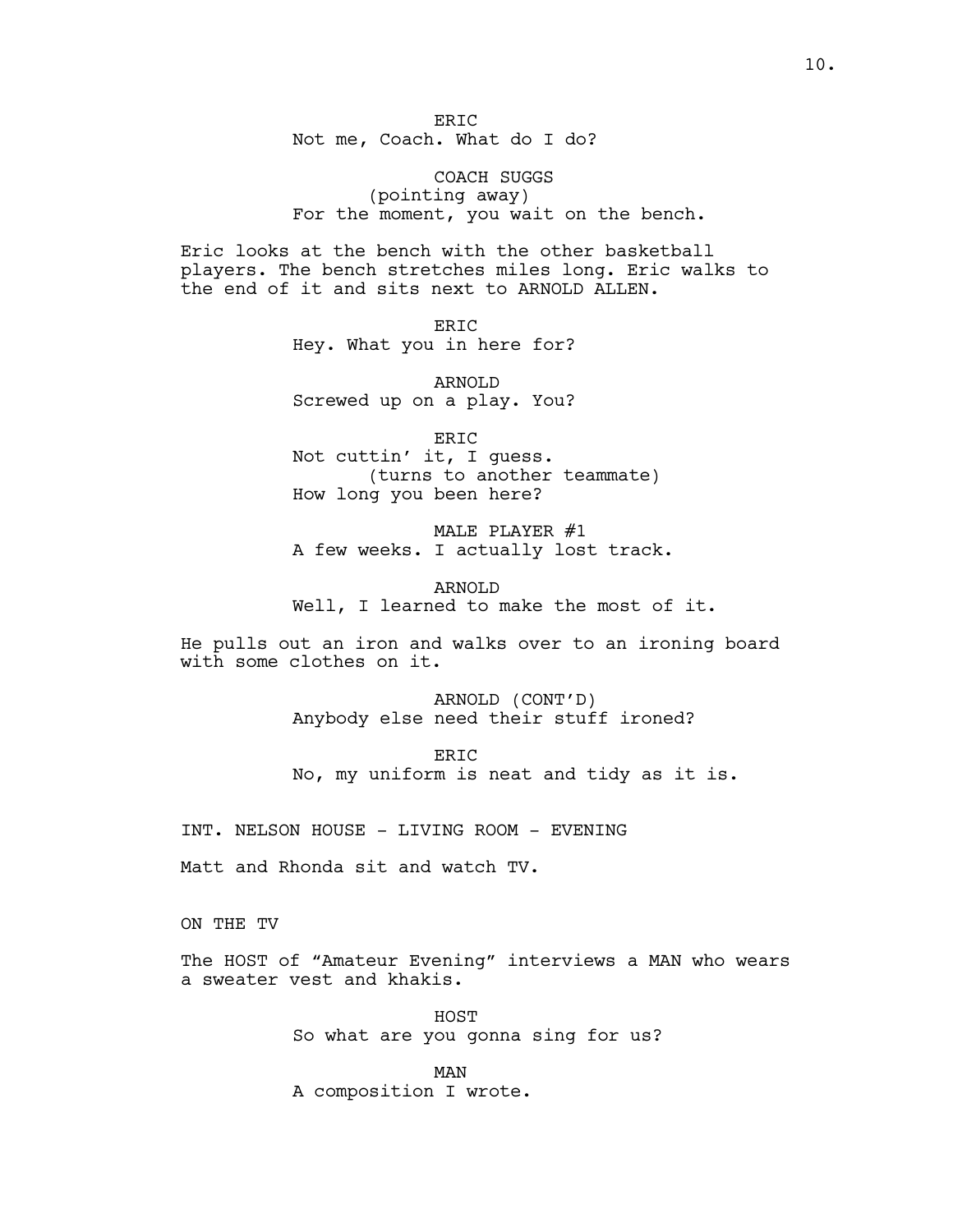All right. Fellas, show your love!

SFX: SCATTERED APPLAUSE.

The man walks over to the microphone.

SFX: BACKGROUND BALLAD MUSIC.

# MAN (singing)

I...

SFX: Audience BOOS LOUDLY. Fire alarm RINGS.

BACK TO LIVING ROOM

RHONDA Maybe it was his delivery.

Matt turns off the TV with the remote. Eric comes downstairs.

> ERIC Got another "A", guys!

He hands a sheet of paper to them.

MATT Eric, you've been doing great in your classes lately!

RHONDA Yeah, what's your secret?

INT. SCHOOL - GYM

Eric and other players sit on the bench with open books. They pay attention to Arnold, who stands in front of a blackboard with notes on it.

> ARNOLD Okay, team, did everybody read that chapter last night?

#### PLAYERS

Yeah.

MALE PLAYER #1 But do you think it'll be on the test tomorrow?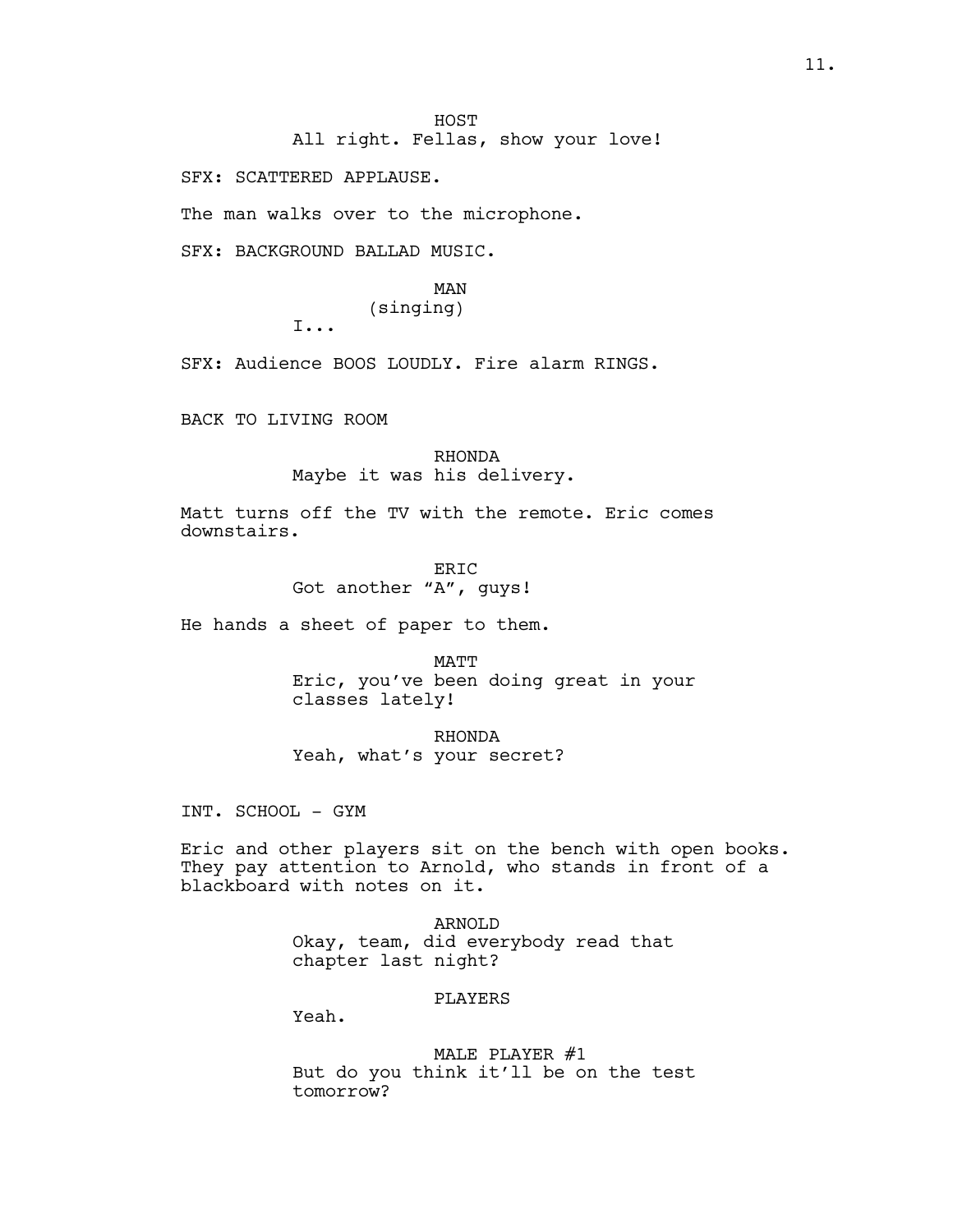It could be.

ER<sub>TC</sub>

Man, this sucks! We're over here warming the bench, when we should be out there playing!

### ARNOLD

(walking up to Eric) Well, none of us can play right now until the girls' game is over.

The girls' basketball team plays a game on the court.

ARNOLD (CONT'D) I mean, what do these girls know about basketball?

A female player passes the ball to Shana, who quickly passes it to Connie for a layup.

SFX: The crowd CHEERS. The referee BLOWS a whistle.

JUNIOR, Eric and Billy's biological father, announces the game.

#### JUNIOR

The Lady Senators call time out with the Lady Warriors leading 48 to 47.

#### CONNIE

(to Shana as they huddle with the team) See, Shana, nothin' to it, just block and pass.

#### SHANA

Okay!

#### JUNIOR

And once again, this is Willie Jr. providing you with the entertainment and the scores, since I was the only one who would do it for free. Ain't public school great?

The audience is silent.

#### JUNIOR (CONT'D)

I'm on the guitar, and with me is Dr. Syd on the drums...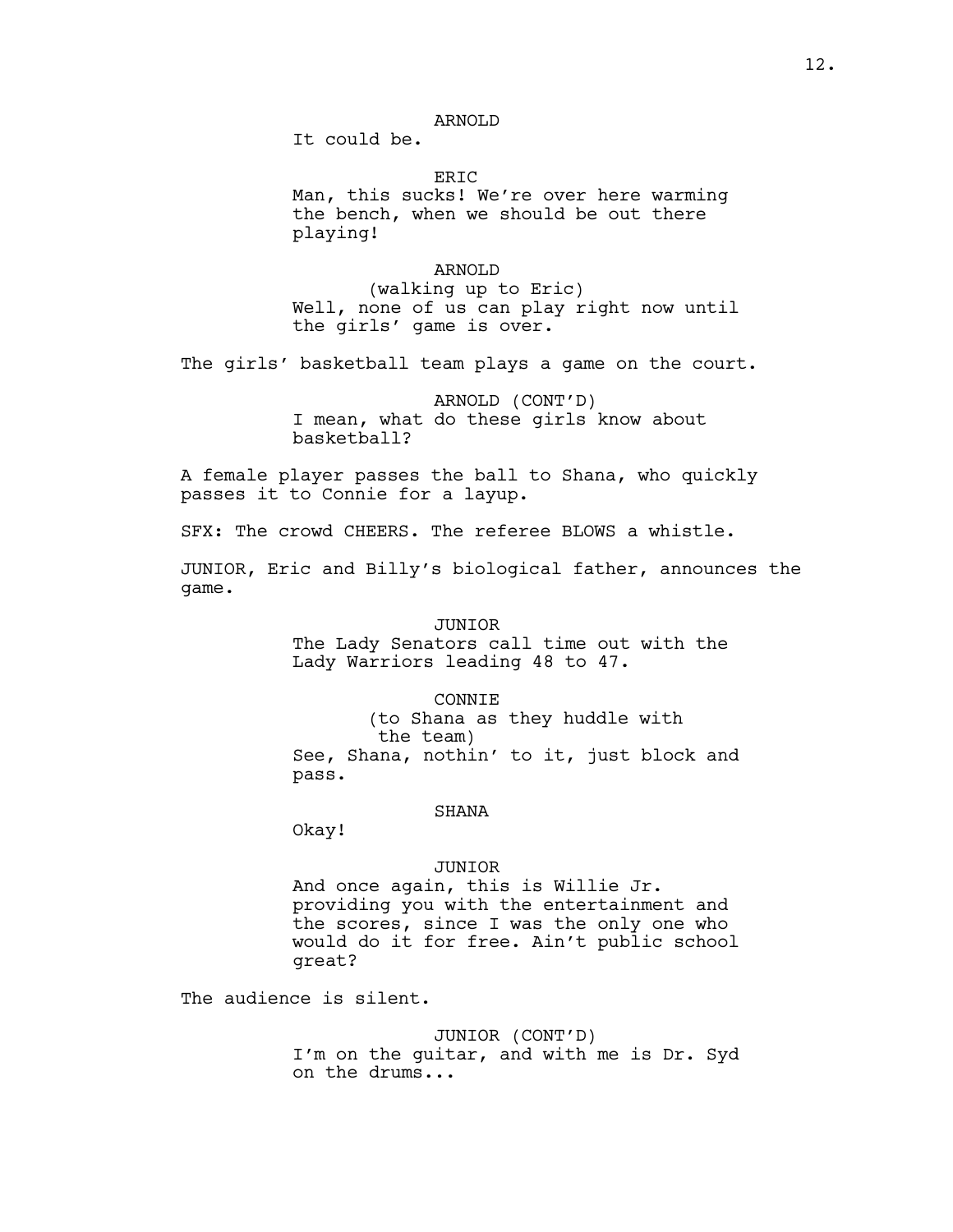DR. SYD the mole plays a drum solo on a miniature drum set.

> JUNIOR (CONT'D) ...and on the ones and twos is DJ Fresh D!

OLIVER the duck, as his alias, DJ Fresh D, dons a black doorag, black shades, and a black leather jacket. He wears headphones and cuts a scratch on the turntables.

> OLIVER (who speaks telepathically) The "D" stands for "duck"!

Dr. Syd SQUEAKS at Oliver.

OLIVER (CONT'D) (to Dr. Syd) Everyone does too care!

INT. SCHOOL - GYM - MOMENTS LATER

A female player passes the ball to Shana, who is right next to the hoop. She freezes up.

### CROWD

Shoot! Shoot!

#### SHANA

Uh, okay.

She tosses the ball to the hoop, and the ball goes in.

SFX: Buzzer SOUNDS. Crowd CHEERS.

### JUNIOR

And that's game! Your Lady Warriors win!

The team gathers around Shana and jumps with excitement. Shana cheers along with them. They try to lift her body up but struggle.

# CONNIE

Little help?

More people come around and help lift Shana. Everyone continues to cheer.

ERIC

Wow.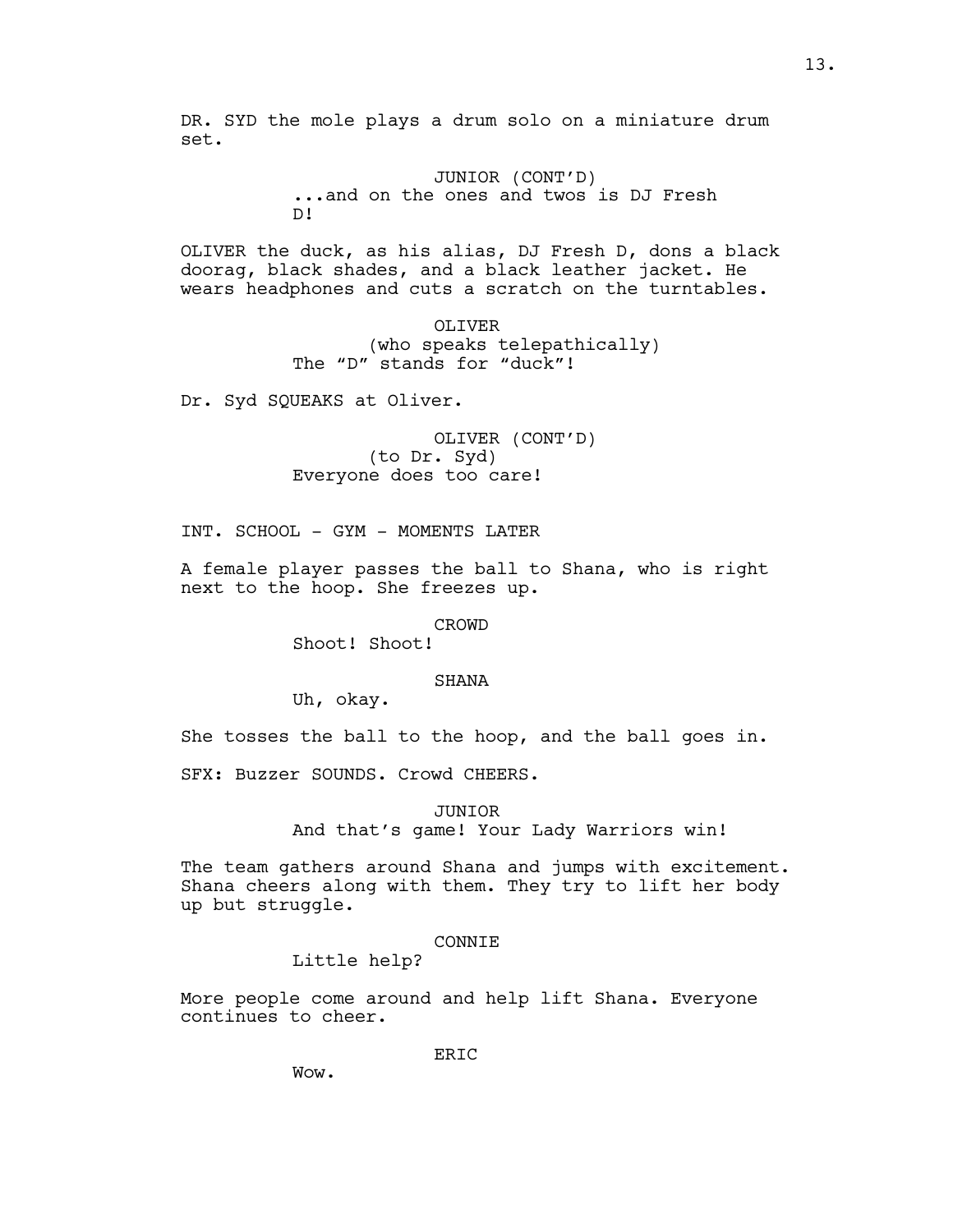### ARNOLD

She's good!

Another MALE PLAYER interjects. He stands in front of a small table with cooking utensils.

> MALE PLAYER #2 Hey, do you mind? I'm trying to make my cake.

### ARNOLD

Oh, sorry.

# MALE PLAYER #2 And Chaz is trying to sleep.

CHAZ TREPUR, wears a basketball uniform and is stretched out on the bleacher.

SFX: Chaz SNORES.

INT. SCHOOL - GYM - DAY

Eric dribbles a ball in the empty gym. He shoots the ball but misses the basket. Shana arrives.

> SHANA Hey, Babycakes, what you doin'?

> > ERIC

Quit calling me "Babycakes", and what does it look like I'm doing?

SHANA

(chuckles) Missing badly.

ERIC

Oh, what do you know? You just started learning yourself.

SHANA Here, let me help you.

ERIC Great, the blind leading the blind.

SHANA We'll help each other. I practice guarding you, and you practice...everything else.

Eric pauses to think.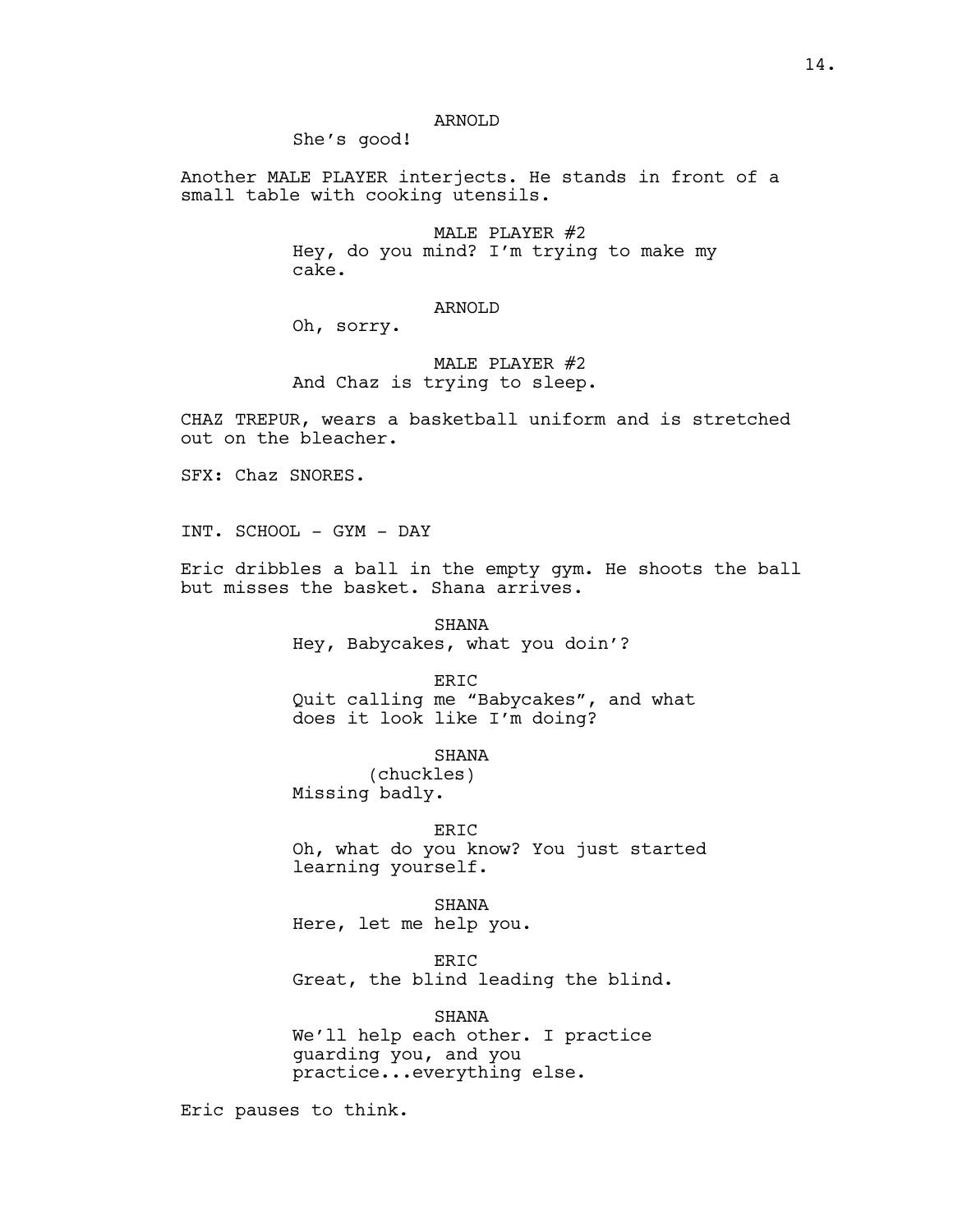ERIC (sighs)

What do I have to lose?

SHANA Alright, teammate!

She SMACKS Eric on the behind.

ER<sub>IC</sub>

Hey!

SHANA

We have to get down to every aspect of the game.

ERIC Well, leave my aspect out of this, and let's practice already!

MONTAGE - ERIC AND SHANA PRACTICE

-- Eric drives to the basket. Shana lifts her hands and knocks the ball away.

-- Eric tries to drive to the basket again. Shana blocks him and sends him to the ground.

**SHANA** 

(helps him up) Oh, sorry, Babycakes, are you okay?

ERIC

I'll be fine.

SHANA

Any more blows to your body, and you won't be able to help produce our children!

BERNIECE WILLIAMS enters the gym.

BERNIECE (calling out) Eric, can I talk to you?

ERIC (to Shana) Time out.

He walks over to Berniece.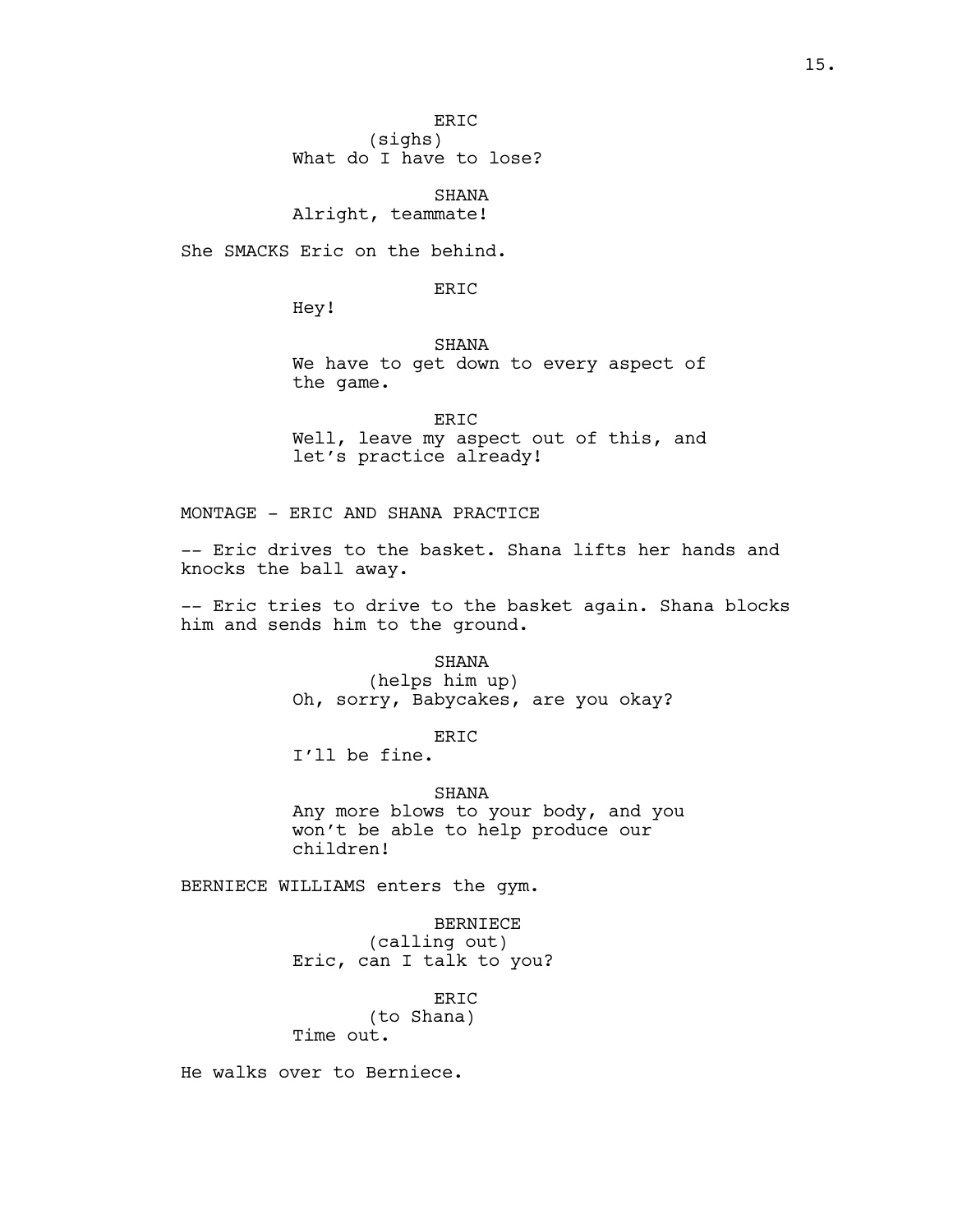# BERNIECE

You better not be on team trying to impress me, because it ain't gonna work!

ERIC

I'm not.

BERNIECE

(pauses first) Are you sure?

# ERIC

Yeah.

BERNIECE Well, uh, good, because most of these guys just join the team to pick up girls.

ERIC I'm not. I'm doing this for me.

BERNIECE Alright then. As long as you're sure.

SHANA (calling out) Times's up!

### ERIC

I gotta go.

Eric jogs over to Shana.

### SHANA

Let's finish up.

Shana SMACKS Eric on the butt. Berniece watches.

BERNIECE (calls out angrily)

Hey! Focus!

Berniece marches out of the gym as TIMMY ROBERTS, 40's, enters.

### TIMMY

Hey, kids!

ERIC Timmy, what are you doing here?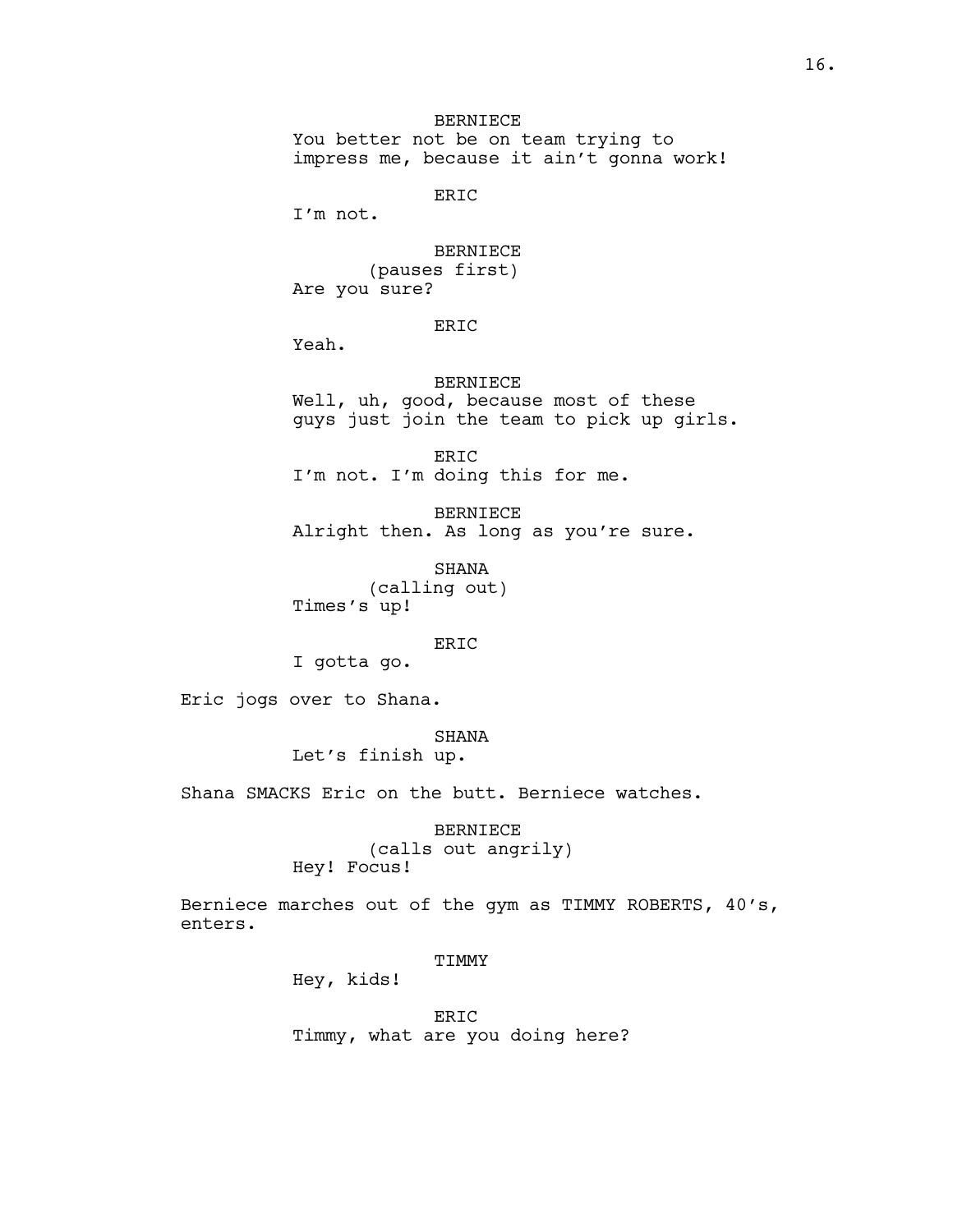TIMMY I'm recruiting some kids for my basketball team. The annual tournament is coming up.

ERIC I didn't know you had a team.

TIMMY Two of them, a boys' one and a girls'. (to Shana) And I've been especially watching you. We really need you!

#### SHANA

Me?

TIMMY Yeah, with your prowess, I can finally beat the Burger Town Wildcats! The owner stole my girlfriend back in school!

Eric and Shana look at him.

TIMMY (CONT'D) ...but it's a team sport, of course.

Arnold comes barging in.

ARNOLD Hold it! You have to run it past her agent first, which is me!

THE OTHERS

"Agent"?

ARNOLD Slash bodyguard, slash manager! Here's my card.

He passes cards to each of them.

ERIC Arnold, what are you up to?

ARNOLD Shana's a rising star, and she's gonna need someone to protect her! I know all about people chasing after me!

ERIC And I believe that.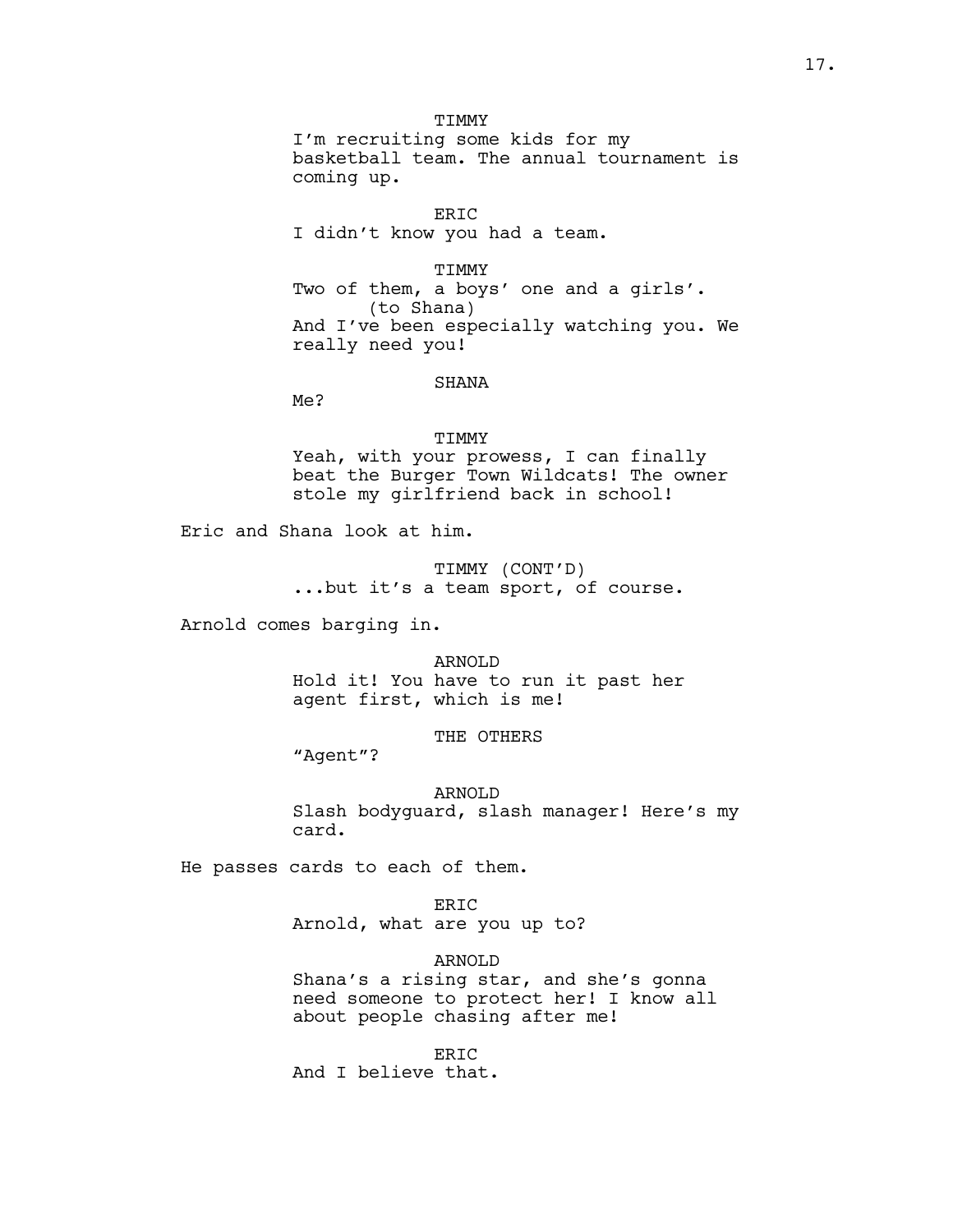ARNOLD Well, also believe this! Shana's star power won't last forever, so it's time to cash in!

ERIC Idiot, she doesn't get paid!

ARNOLD

No, but she's loaded!

SHANA

Yeah, I really am.

TIMMY Shana, what do you say?

SHANA Well, okay, I'll do it as long as you sign Eric up, too!

ERIC What? Shana, I don't know.

SHANA Come on, this is your chance to get off the bench and really show your stuff! (amorously)

Your real sexy stuff!

#### ERIC

But I'm kinda getting used to being a benchwarmer. We're having Movie Night during the next game.

TIMMY

Well, Eric, there'll be no benchwarmers during the tournament. Everyone gets a chance to play.

ERIC Is that a good thing or a bad thing?

### ARNOLD

(to Eric) Hey, I was just about to say that! Quit stealing my lines!

INT. SCHOOL HALLWAY - DAY

Shana walks down the hallway. A GIRL approaches her.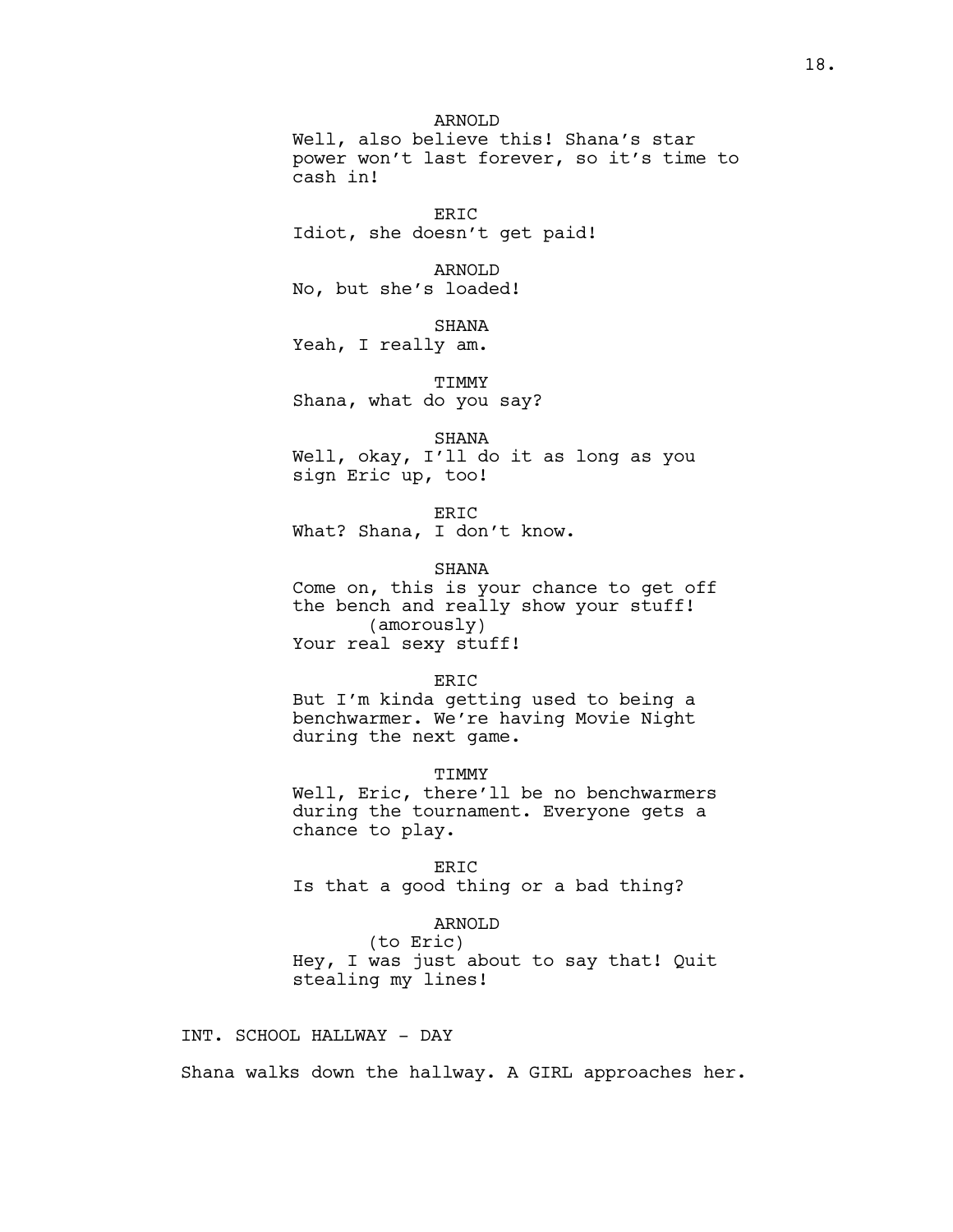GIRL Hey, Shana, can I have your autograph?

SHANA Wait, don't you sit next to me in History?

GIRL Yeah, and it's so cool!

Shana signs a napkin and gives it to her.

SHANA

Fine, here.

GIRL

Oh, thank you!

SFX: The girl SNEEZES.

She uses the napkin for her nose.

GIRL (CONT'D)

Oh, dang it!

Shana walks away. A mob of students run up to her and clamor excitedly.

> SHANA Hey, hey! Can't I just go to class?

Arnold runs and blocks Shana.

ARNOLD (to the crowd) Hey, back up! Give her space!

The crowd leaves.

ARNOLD (CONT'D) (to Shana) You're welcome.

SHANA This is nuts! I can't even tell who's being sincere anymore!

Eric walks up to them.

ERIC Don't worry, Shana. I still don't like you.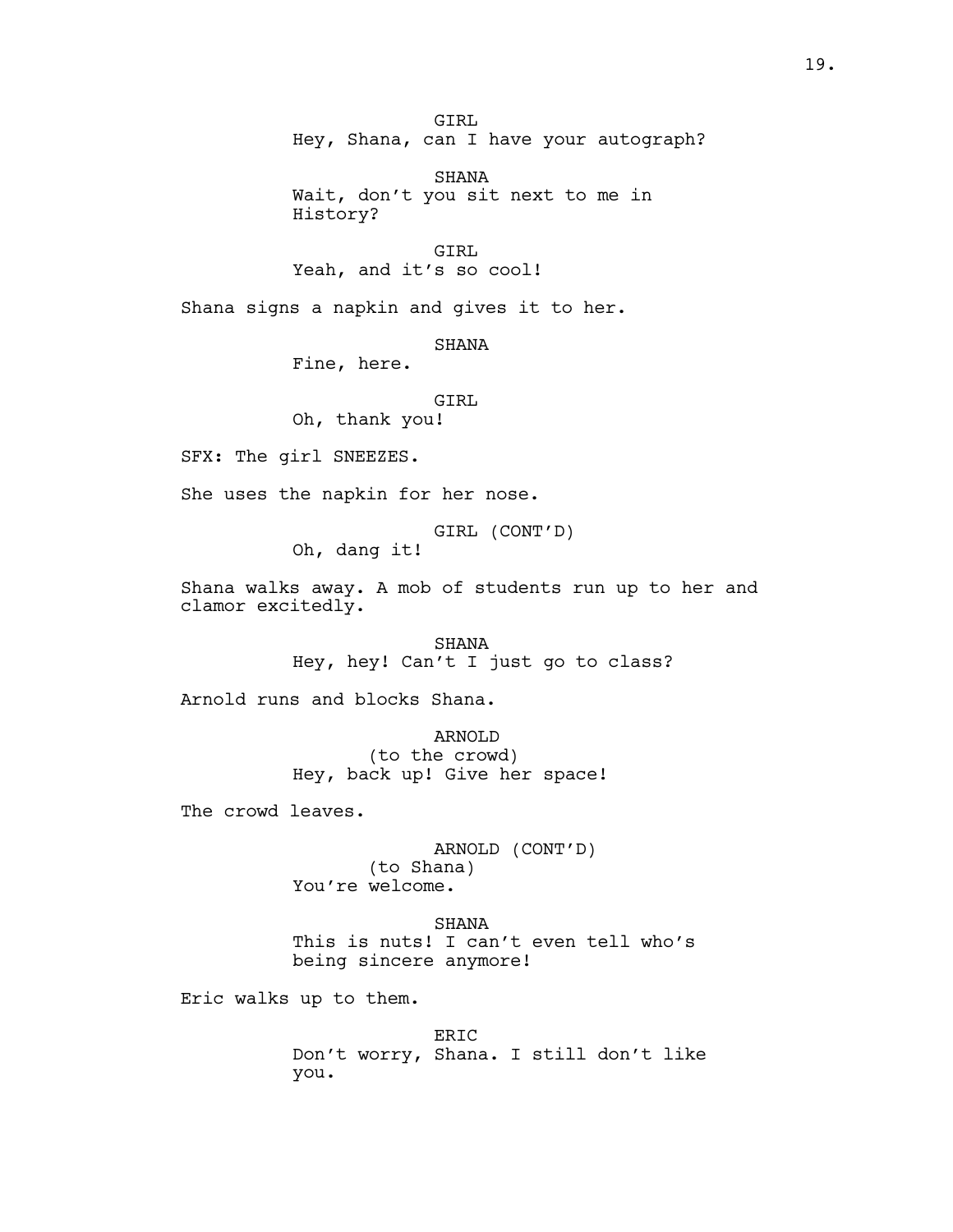ARNOLD And I'm only here because you're paying me.

SHANA

Shut up, Arnold.

INT. DUMBECK MANSION - EVENING

Shana sits at a table and eats dinner with her father, JOHN DUMBECK, and her little half-sister, ELEANOR DUMBECK. Their butler, JENTILLE, serves them their meal.

> JOHN Thank you, Jentille.

Jentille walks away.

# ELEANOR

(to Shana) So, you're ready for the tournament tomorrow?

SHANA

Yeah, I'll be fine.

ELEANOR

How does it feel being a big basketball celebrity?

SHANA About as fun as going to the dentist.

> ELEANOR (smiling, with eyes open wide)

Really?

JOHN

(calling out) Jentille, there's no mustard on my sandwich!

JENTILLE

(walking to John) I know, Mr. Dumbeck. We seem to have run out.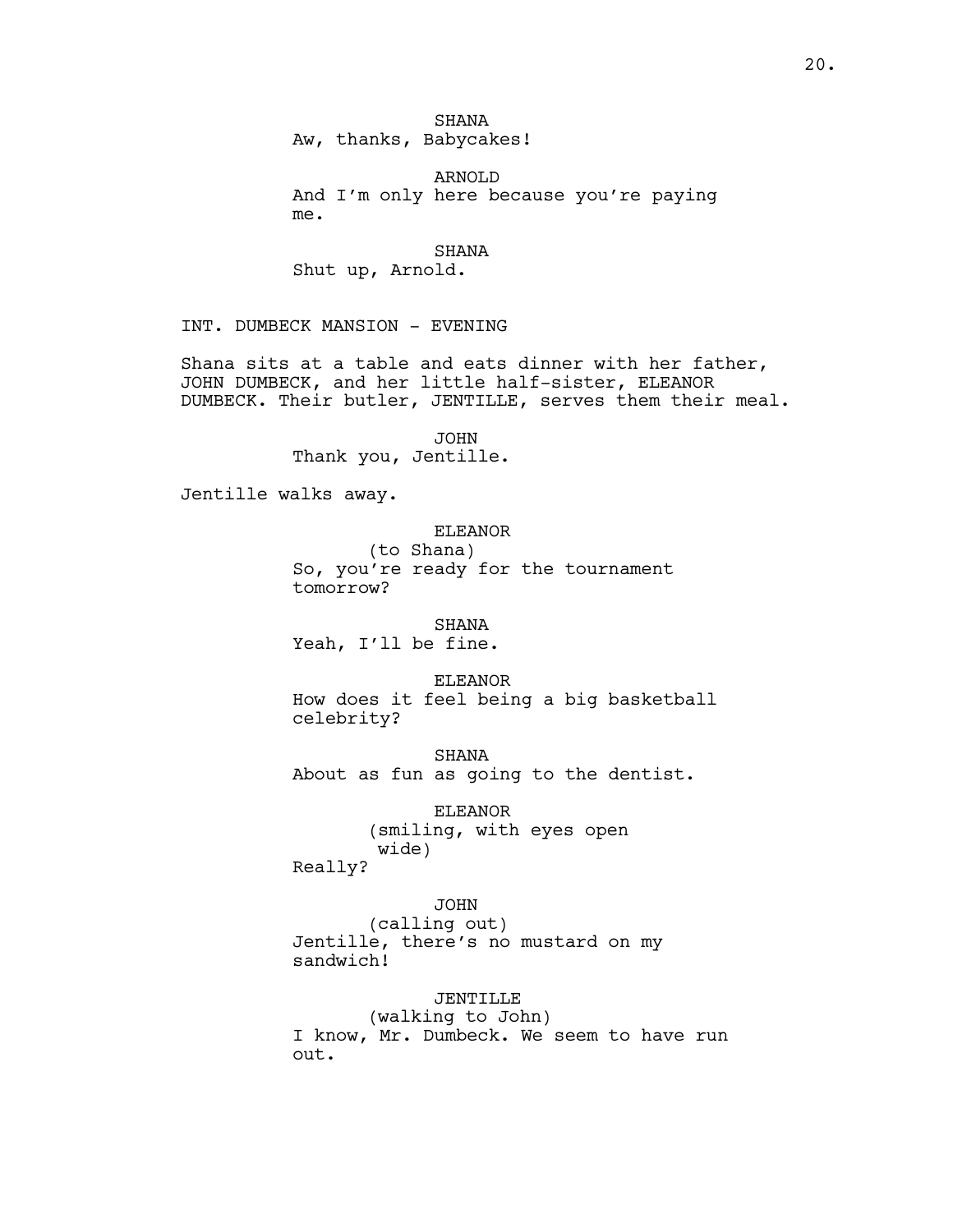### ARNOLD

(popping out of nowhere) That's because I used the last of it for Shana's hot dog at lunch. Gotta make sure our star is happy for the big game tomorrow!

SFX: Doorbell CHIMES.

JENTILLE (exiting) Excuse me.

JOHN (to Arnold) And who are you?

ARNOLD Arnold Joseph Allen, sir.

JENTILLE Ms. Jones, there is a mob of people just dying to see you.

SHANA

(sighs) Arnold?

ARNOLD

I'm on it!

He walks away.

ARNOLD (O.S.) (CONT'D) Hey, get outta here! She's trying to have a peaceful dinner!

JOHN Shana, why is he here?

#### ELEANOR

(giggling) Dad, you hired him, remember? Jentille's our butler! (to Shana, sotto voce) And you quys call me stupid.

SHANA (sotto voce) No, the rest of Milwaukee, too.

JOHN I'm talking about Arnold!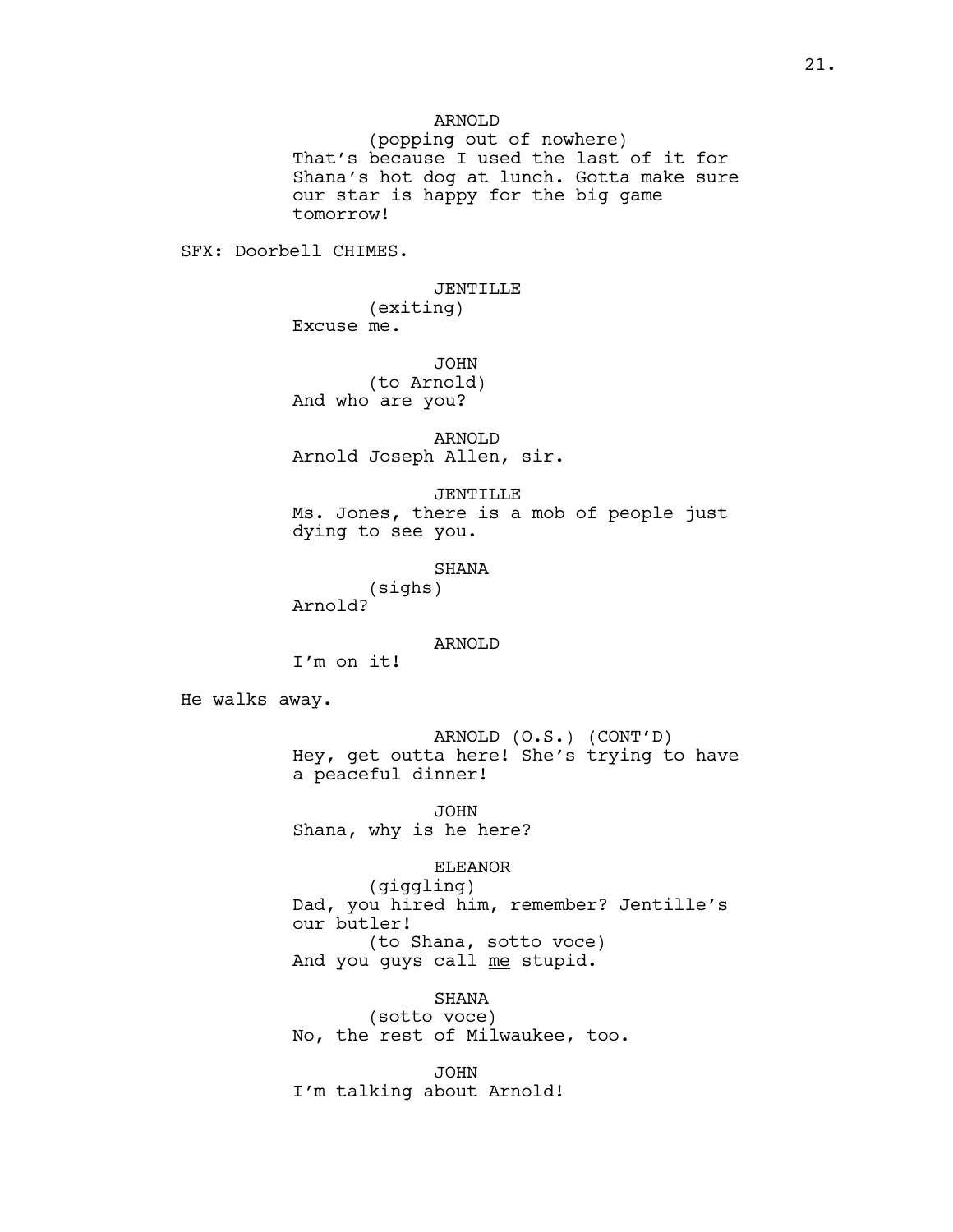**SHANA** Don't worry, Dad, he won't be here long.

JENTILLE Sir, I'll go to the store and get you some more condiments.

ARNOLD (O.S.) (to crowd) Hey, get away from that garage!

JENTILLE On second thought, I'll get the condiments tomorrow.

Jentille walks away.

#### ELEANOR

(walking towards John) Condiments, Dad? What, you got a hot date tonight? Eh?

She repeatedly nudges John and winks at him. John looks at Shana in disbelief.

> SHANA Thank God we're only half-related.

INT. NELSON HOUSE - LIVING ROOM - LATER

Eric and Billy sit on the couch and watch TV. Matt enters the house.

> MATT Eric, I was just at Timmy's. He told me that you're gonna play in the tournament tomorrow?

### ERIC

Uh, well...

RHONDA (entering from the kitchen) Really? How come you didn't say anything?

ER<sub>TC</sub>

Well, I...

### BILLY

Oh, guys, he's just being modest.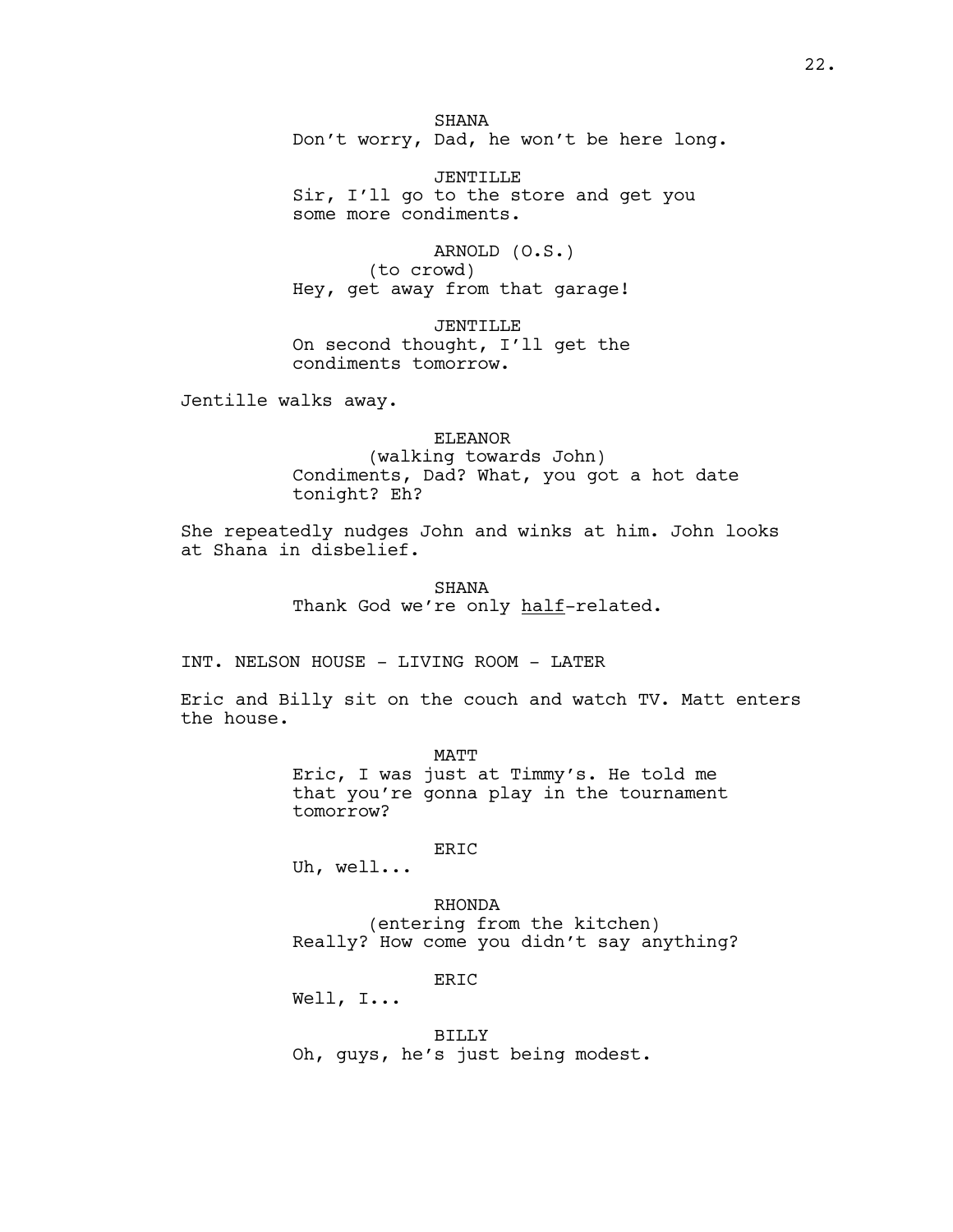(to Billy, sotto voce) What's "modest"?

BILLY

I'm sure he would want all of us to be there!

ERIC Well, it's during the day. I'm sure both of you are busy. Mom, you at work, Matt, whatever it is you do.

RHONDA

I can take off.

Yeah!

### MATT

Yeah, me too.

### BILLY

And I don't have class tomorrow. Hey, I should call Sharon and bring her down! Hell, why don't we invite everybody to see ol' Eric's debut?

MATT

Sounds cool to me!

RHONDA Yeah! Now go get washed up for dinner, boys.

Eric and Billy get up and walk upstairs.

ERIC (to Billy) Why are you doing this to me?

# BILLY (with an evil grin) I'm your big brother. It's my job.

RHONDA

That was pretty nice of Billy to do that for him.

MATT Well, he's his big brother. It's his job.

Rhonda and Matt head to the kitchen.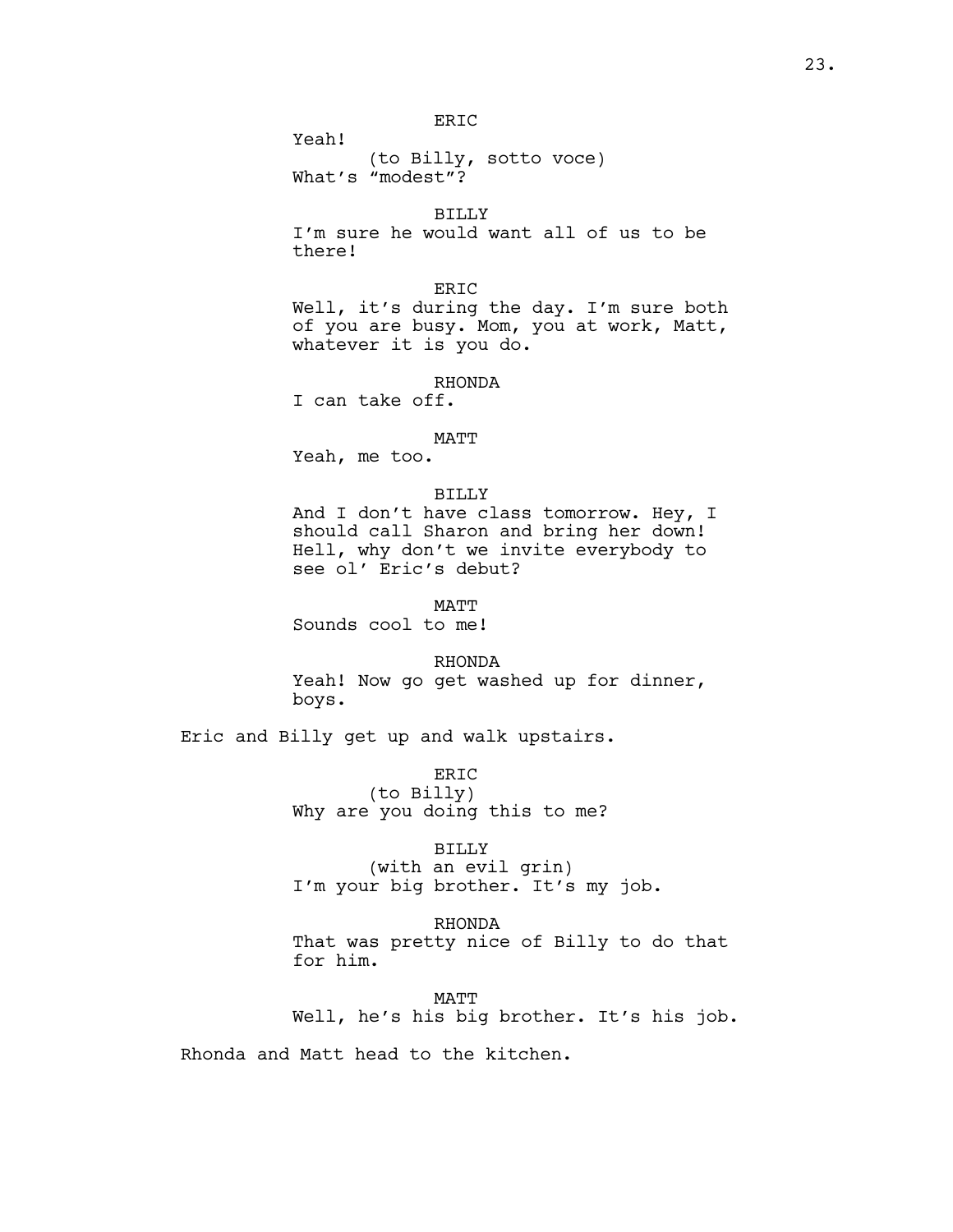EXT. OUTDOOR BASKETBALL COURT - DAY

The stands are filled with spectators. Junior, Oliver (as DJ Fresh D), and Dr. Syd perform near the announcer's desk.

# JUNIOR (singing while strumming his guitar) Gimme some of that funky business/And don't you say no/Gimme some of that funky business/Cuz I said so-o-o-o-o!

SFX: Oliver SCRATCHES on one side of the turntable. Background music BLASTS from the other side. Dr. Syd PLAYS a rim shot on the drums.

The audience weakly applauds.

JUNIOR (CONT'D) Thank you! And welcome to the annual tournament! But first, let me give a shout-out to my lovely Nelson family over there!

Junior points to Matt, Rhonda, and Billy. The crowd turns to look at them. The family looks around.

### RHONDA

Where's the Nelson family at?

On the sidelines is a female REPORTER and a cameraman.

REPORTER

I'm here at the tournament, and Milwaukee is really feelin' it today! Everybody is getting in the basketball spirit!

EXT. APARTMENT BUILDING ROOF - SAME

FRANKFURT the pig and WINSTON the snake look over the ledge of the roof. Frankfurt holds a basketball.

> WINSTON Okay, off the coffee shop, off the water tower, then the school, nothing but net.

> > FRANKFURT

Right.

Frankfurt gives Winston the ball. Winston wraps his tail around the ball and tosses it off the roof.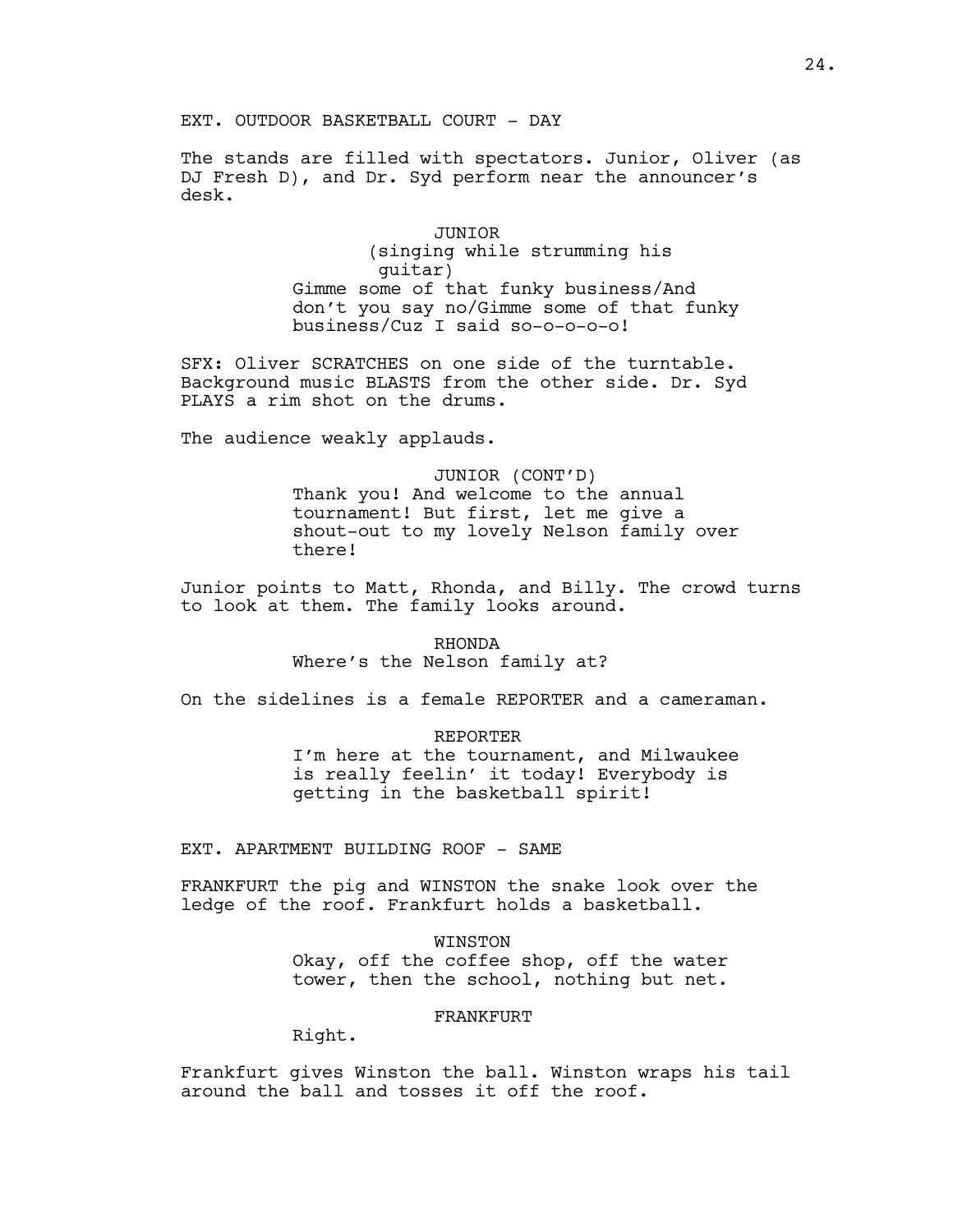Frankfurt and Winston look at each other and sneak away from the scene.

EXT. OUTDOOR BASKETBALL COURT - DAY - LATER

Shana and her team play against another team on the court. Arnold, dressed in a jumpsuit, and wearing sunglasses, stands on the sidelines next to Connie.

> ARNOLD If Shana's team wins, we're gonna be rich!

#### CONNIE

What?

ARNOLD Okay,  $I'm$  gonna be rich.

CONNIE (cutting her eyes) Yeah, that's much better.

A player passes the ball to Shana. Before Shana passes the ball, the OPPOSING PLAYER lightly bumps into her. Shana falls to the ground.

### **SHANA**

OW!!!

SFX: The REFEREE BLOWS the whistle.

Timmy and the team run to Shana's side.

SHANA (CONT'D)

I got fouled!

OPPOSING PLAYER What? I barely touched her!

REFEREE So you admit you touched her! Jones goes to the line!

SHANA

(grimacing) But I can't even get up!

TIMMY

(to Shana) I'm gonna have to sub you, then!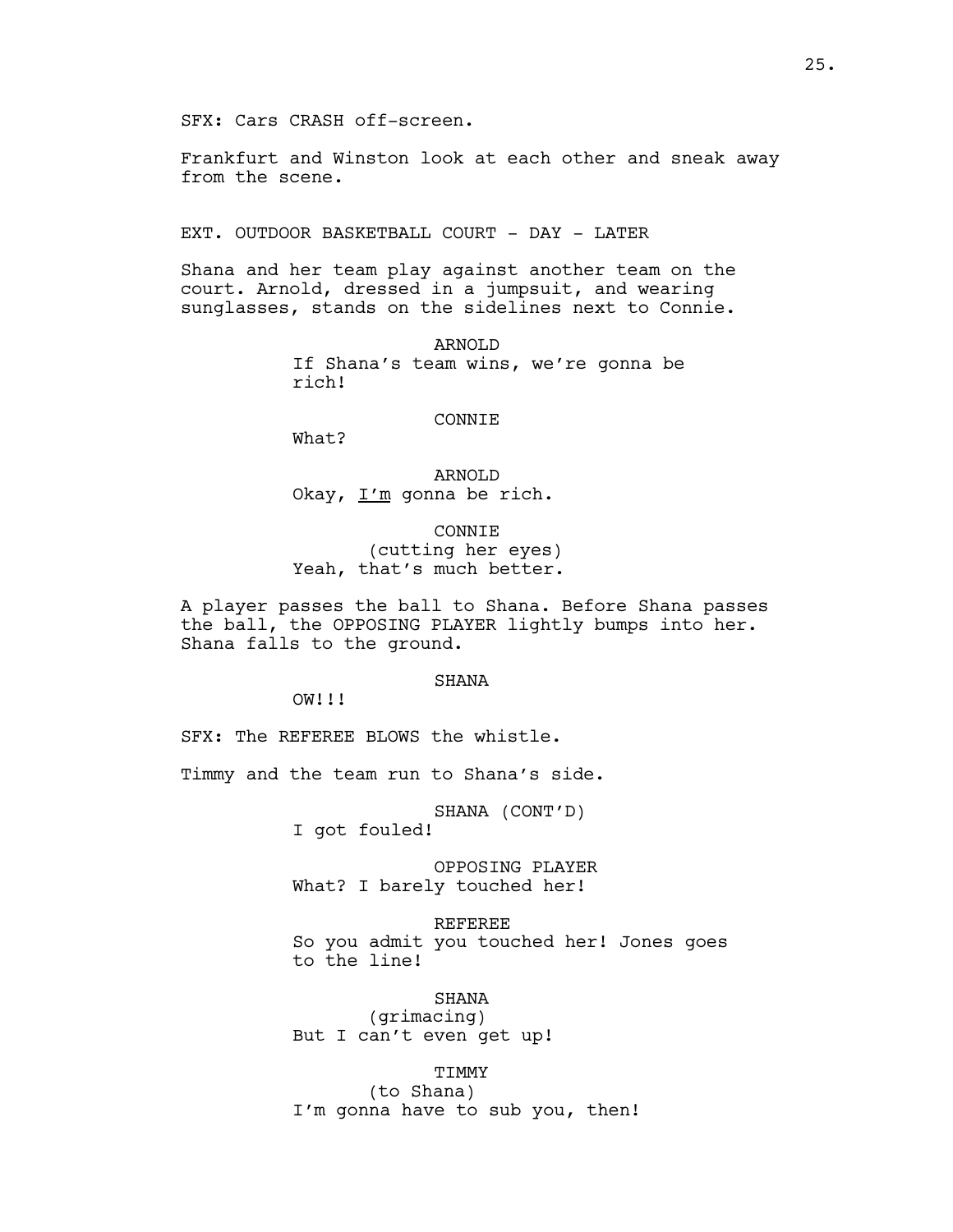Shana, this may not be a good time, but I don't think I'm cut out to be your agentslash-everything. It's affecting my schoolwork.

#### SHANA

Oh, is that right?

#### ARNOLD

Hey, if I'm lying, may God strike me.

A basketball falls from the sky and lands in Arnold's path.

SFX: Ball BOUNCES.

Arnold SHRIEKS, then looks around.

WINSTON (O.S.) Okay, best two out of three.

EXT. OUTDOOR BASKETBALL COURT - DAY - LATER

Timmy's basketball team plays against another male team.

SFX: The referee BLOWS the whistle.

#### JUNIOR

(announcing) Time out on the floor with 10 seconds left, tied at 55!

TIMMY Huddle up, team! Nelson, you too!

ERIC

Huh?

Eric runs to the huddle.

TIMMY Nelson, you guard number 10.

### ERIC

Right!

EXT. OUTDOOR BASKETBALL COURT - DAY - MOMENTS LATER

Eric is out on the floor with his team. Arnold and Connie are on the sidelines with Shana, who stands with crutches.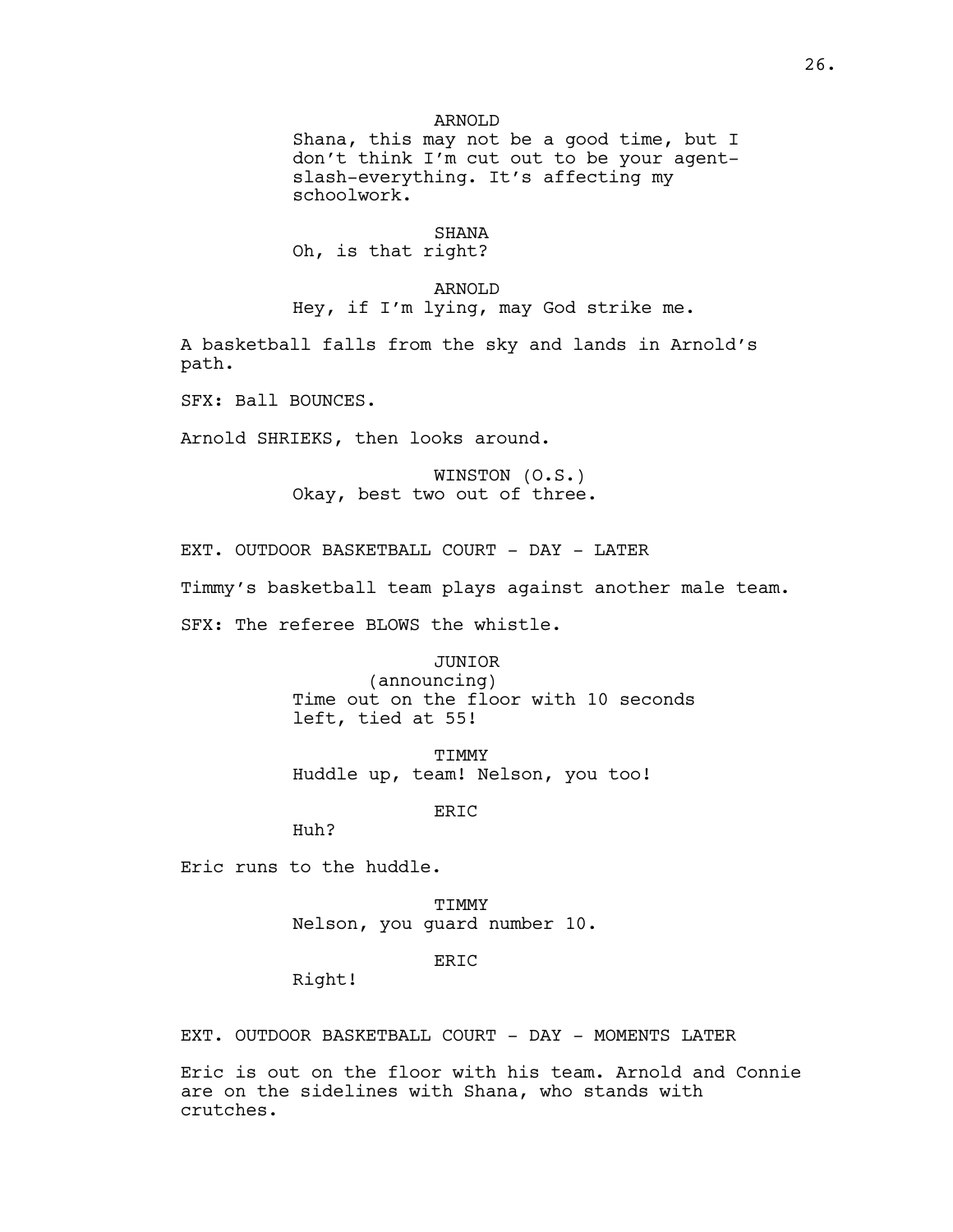SHANA (calling out to Eric) You the man, Babycakes!

ARNOLD (rolling his eyes) Yeah, right!

CONNIE (to Arnold) Oh, you're one to talk!

ARNOLD Hey, I know I can't play. He thinks he can play!

Eric's man dribbles the ball and tries to pass it. Eric steals it.

SFX: The crowd CHEERS.

# JUNIOR Five seconds left!

Eric dribbles, then shoots. The ball flies in SLOW MOTION. The crowd looks on. The ball goes through the hoop.

SFX: Buzzer SOUNDS.

Eric lifts his arms victoriously.

SFX: SILENCE from the audience.

Eric's TEAMMATE runs up to him.

TEAMMATE

You fool, that's the other team's basket!

Eric puts his arms down, then pauses.

#### ER<sub>TC</sub>

Well, thank God I didn't beat the buzzer! The refs are gonna review that, right?

The referees leave the court. The crowd begins to murmur and exit, as do the basketball teams.

> ERIC (CONT'D) Dang. Well, maybe my family will help me feel better.

Eric starts to walk and look around. Junior talks to a SEXY LADY.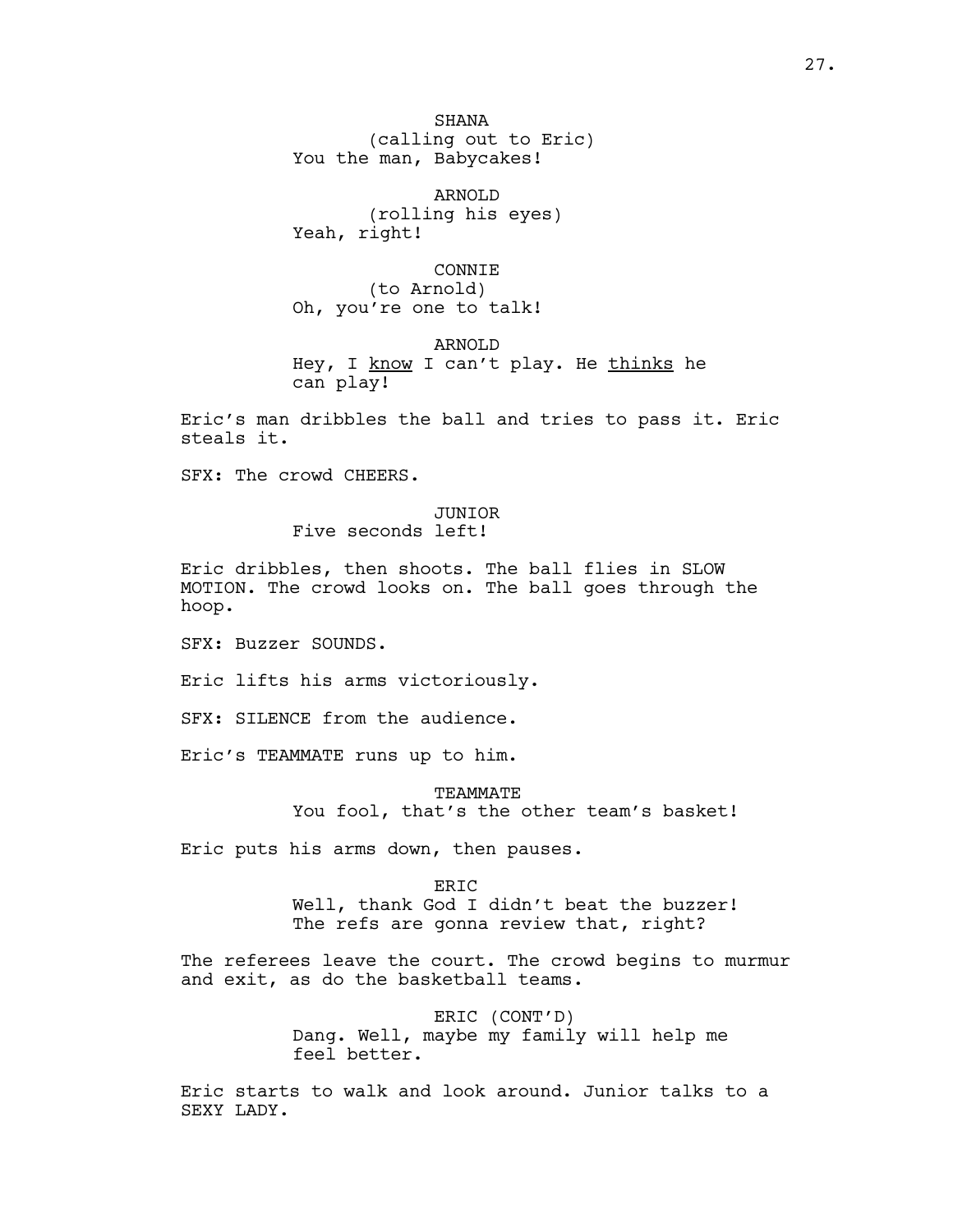Is that Eric Nelson boy related to you? Ya'll have the same last name.

Junior sees Eric walking.

# JUNIOR

(to the lady) Uh, hey! What did you say about needing a sugar daddy?

Junior and the lady walk away. Shana sits on the bench. Eric approaches her.

> SHANA Aw, I'm sorry that happened to you, Babycakes.

ERIC I'll be alright, I guess. Let's get outta here. Oh, and leave your crutches here. Coach will get them.

### SHANA

Okay.

Shana gets up and begins to walk with Eric. Eric stops and looks at her legs. Shana pauses.

> SHANA (CONT'D) (chuckling nervously) Especially since I'm healed, right?

She weakly lifts her hands in excitement.

SHANA (CONT'D)

Woo-hoo!

Eric stares at Shana and gives a little smirk.

SHANA (CONT'D) (sighs) How did you know?

ERIC

No sense in both of us looking silly, right?

They both exit the court.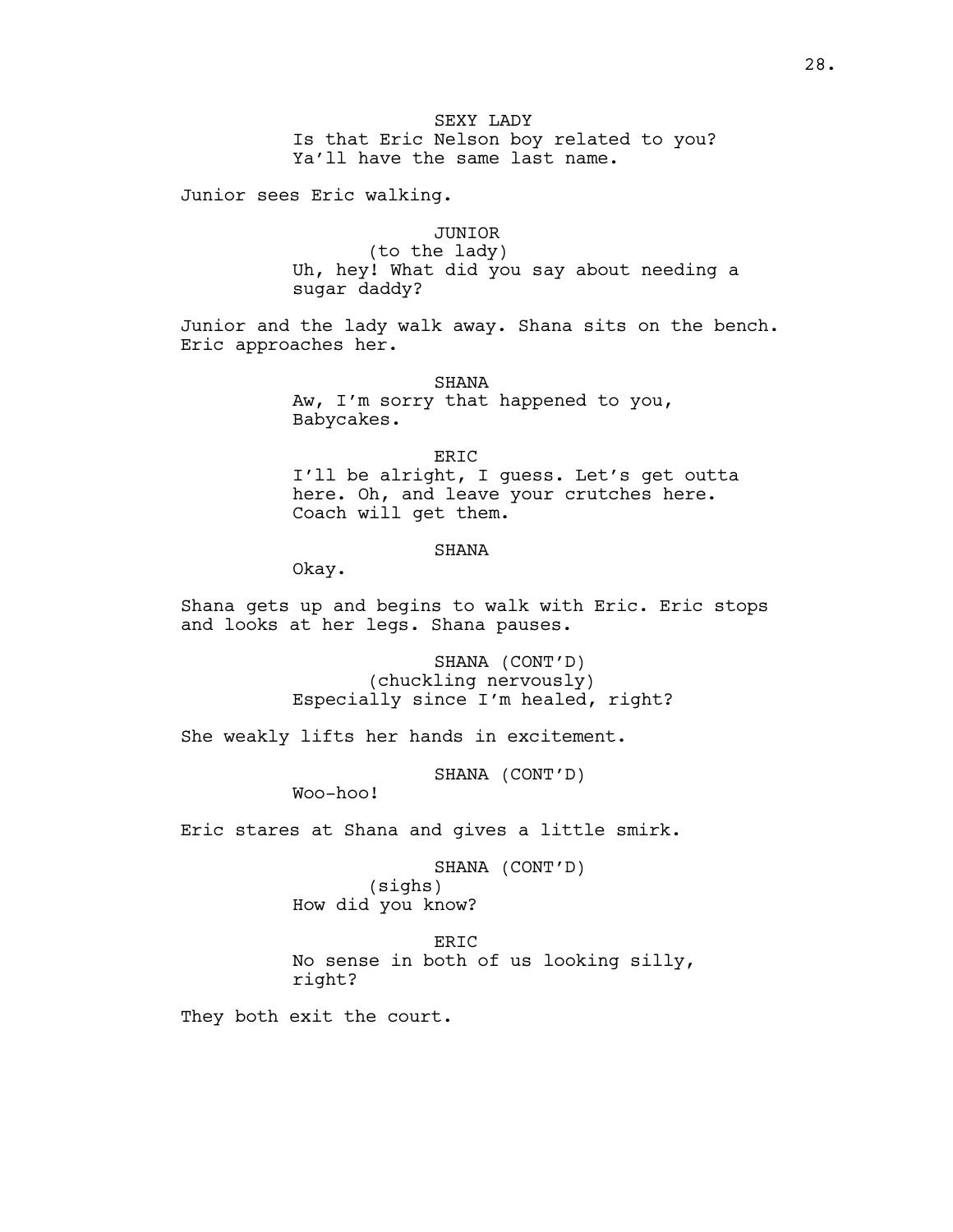Eric sulks in the couch. Matt enters the room and sits next to him.

#### MATT

Hey, son, cheer up. You know, your team should have never been in that position. You're not the reason your team lost.

ERIC

Actually, the team said that I was exactly the reason why we lost.

MATT

Well, it's not how you win or lose, it's how you play the game.

ERIC And I played crappy.

MATT Okay, well, it's just a game.

ERIC But Timmy said that if we lose one more game, we're eliminated.

Matt pauses.

### MATT

Well, damn.

Matt grabs the remote and turns on the TV.

MATT (CONT'D) If you don't mind, I wanna catch the rest of the Bears game.

ERIC You mean the Packers game.

#### MATT

Oh, whatever!

#### ERIC

I never see you watch the Bears games!

MATT

That's because I'm usually watching them at Timmy's, but his bar is closed. Or his liquor license expired, or something.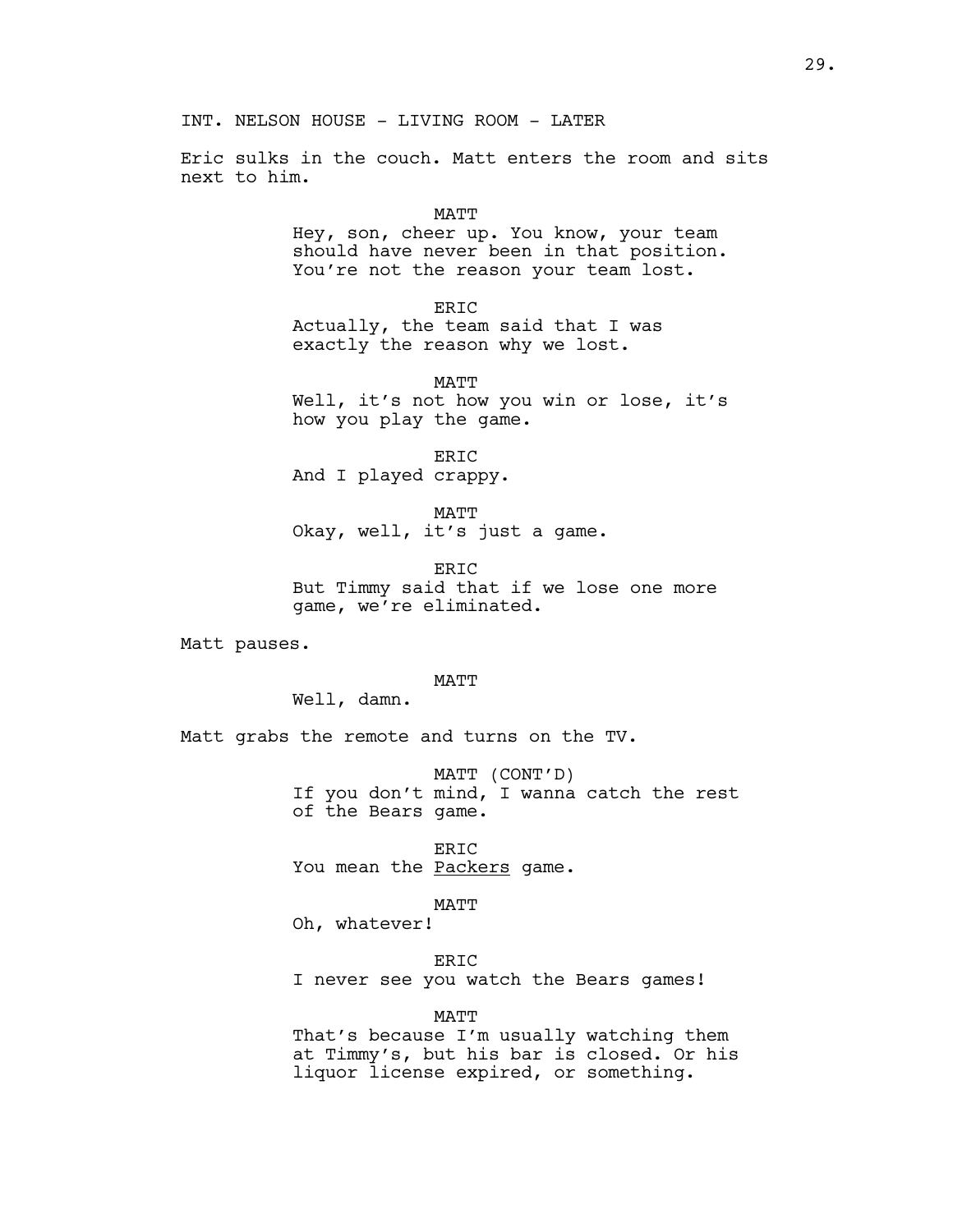ERIC (looking at the TV) Alright, great field position for us!

MATT (looking at the TV) Come on, Bear down!

SFX: CRASH on the TV.

ERIC Hey, where's the flag?

MATT Oh, stop it, that was legal! And you're in field goal range now!

ERIC Five dollars says we hit the field goal?

MATT

You're on!

ANNOUNCER (O.S.) And the kick is good! Packers win!

ERIC (jumping up happily) Yeah!

MATT Alright, son, here.

Matt gives Eric the money.

MATT (CONT'D) We should do this again.

ERIC But we don't play you guys anymore.

MATT Well, I like watching football, no matter who's playing.

ERIC Yeah, me too. Deal.

Eric leaves the room and walks past Rhonda entering.

ERIC (CONT'D)

Hey, Mom!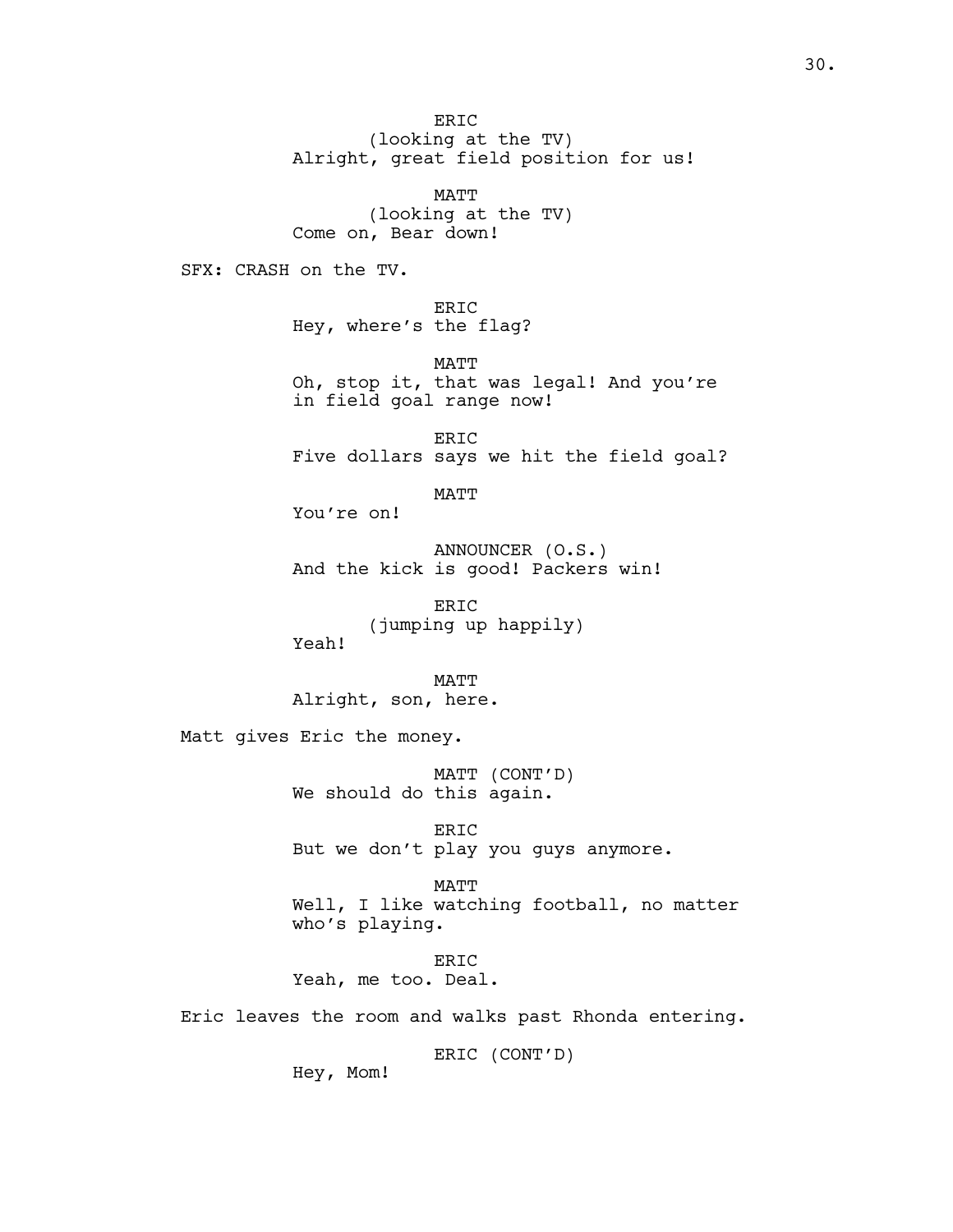RHONDA What's all the excitement?

MATT Just watching the football game. Your Packers won.

RHONDA Didn't we already beat you guys two hours ago?

MATT

Shhh!

RHONDA (smiling) Honey, you're something else.

She kisses Matt on the cheek.

**MATT** Thanks, now loan me five dollars.

They both giggle.

INT. TIMMY'S PLACE - DAY

Eric sits at a table drinking a soda. Timmy walks up to his table holding a tray with some dishes.

> TIMMY Eric, the big game is today. Now, whatever you decide is up to you. I support you.

ERIC Nah, Timmy, I won't be there. Basketball's not really for me.

TIMMY

(exhales) Oh, thank God, 'cuz you really suck!

Timmy leaves as Billy walks up to Eric's table.

BILLY Hmmph. He's not exactly Phil Jackson.

ERIC And what do you want?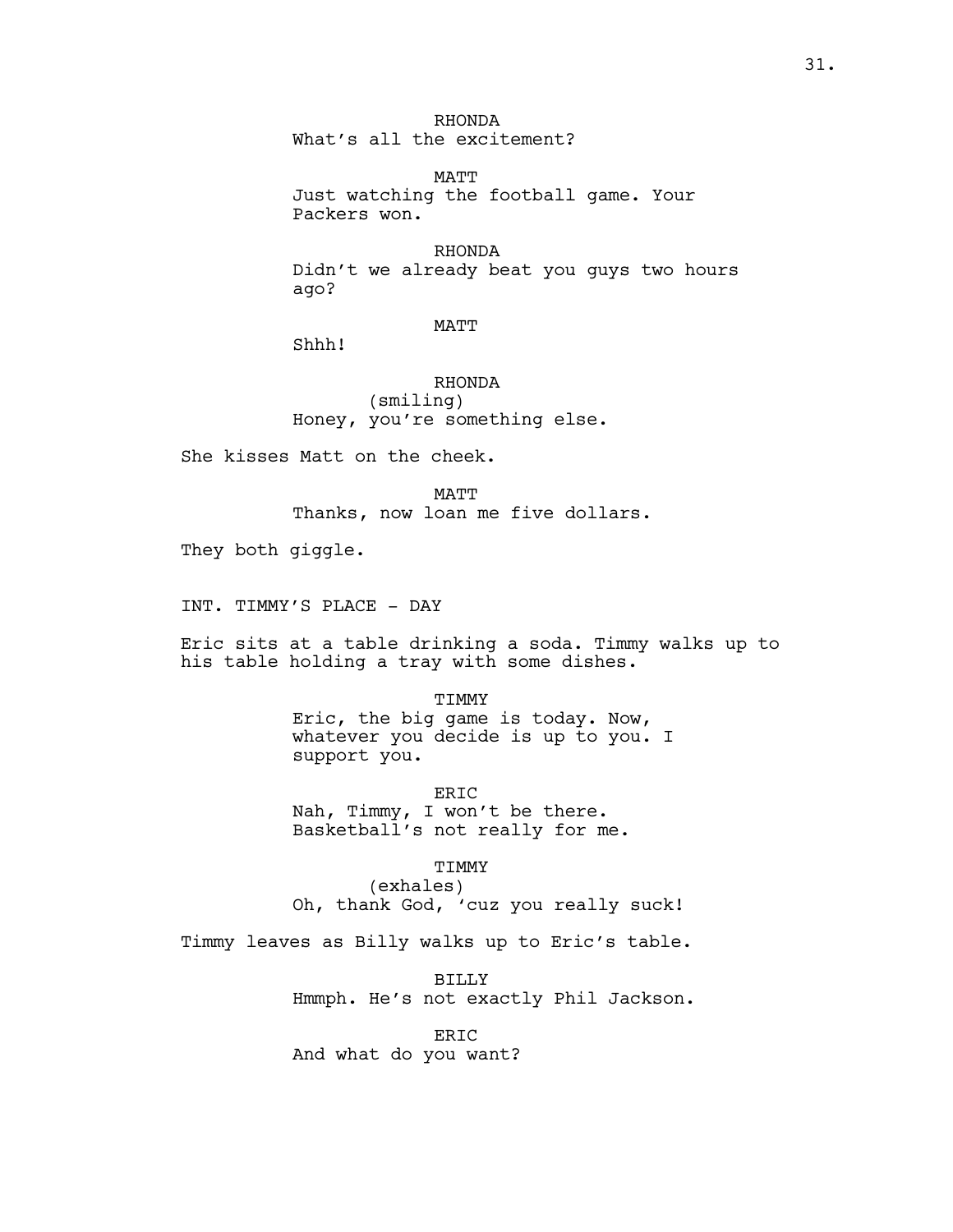They both sit in silence.

BILLY (CONT'D) You know, Eric, you did hit the gamewinning shot.

ERIC Are you kidding me?!

BILLY Yeah, great form, follow-through, and everything.

Eric looks at him angrily.

BILLY (CONT'D) Hey, that's as close as a compliment you're gonna get from me.

ERIC (getting up) Whatever, man.

BILLY Where you goin'?

ERIC (walking away) With Matt to watch a game.

BILLY (catching up with him) Ooh, can I come?

### ERIC

No.

BILLY Well, I'll tag along anyway. What's family for?

They both head for the exit. Junior and the sexy lady enter and walk past them.

> JUNIOR You're gonna love being my wife, honey!

SEXY LADY As long as you don't have any kids. I don't do kids.